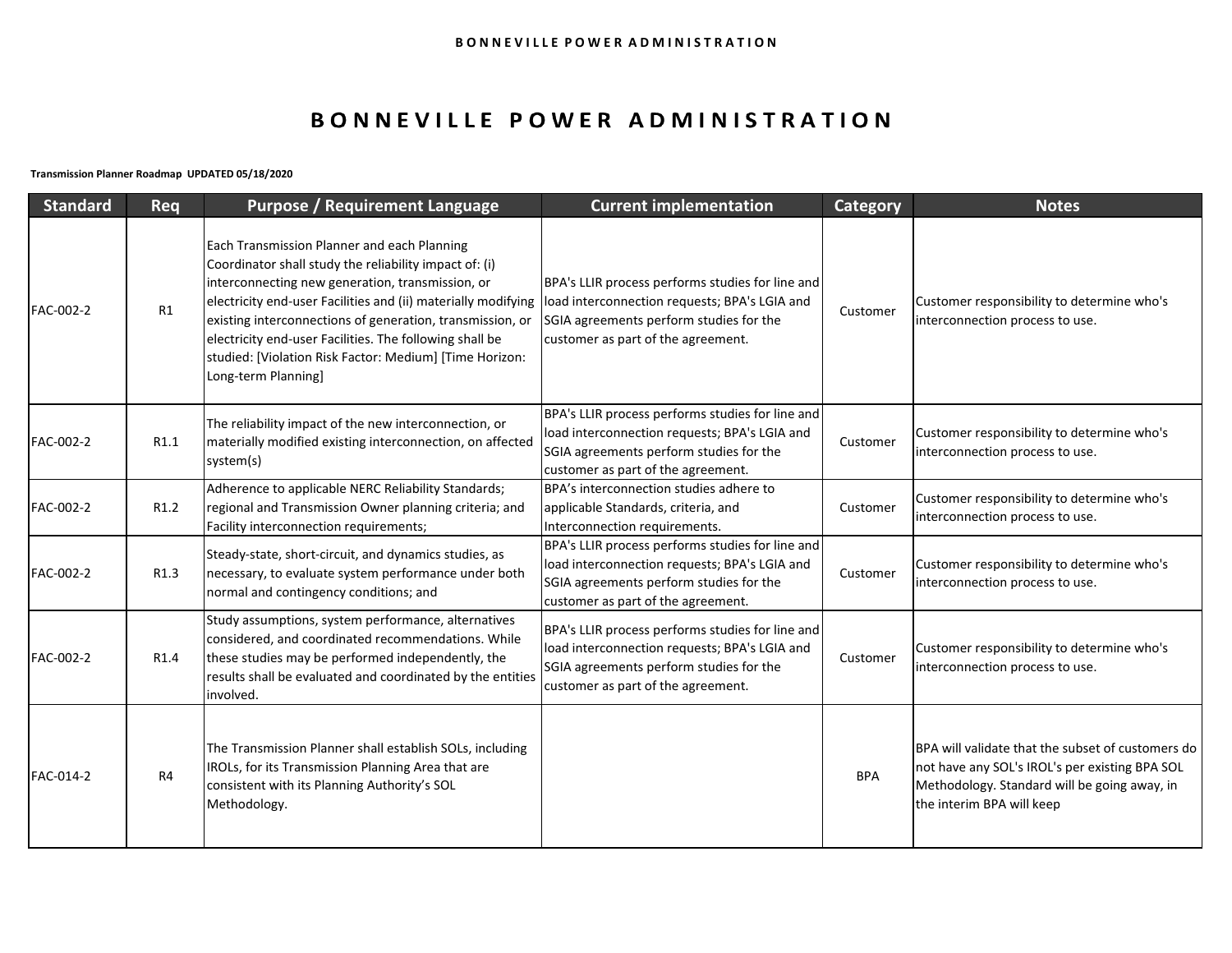| <b>Standard</b> | Req            | <b>Purpose / Requirement Language</b>                                                                                                                                                                                                                                                                                                                                    | <b>Current implementation</b>                  | <b>Category</b> | <b>Notes</b>                                                                                                                                                                                                                                                                                                                                                                                                                                     |
|-----------------|----------------|--------------------------------------------------------------------------------------------------------------------------------------------------------------------------------------------------------------------------------------------------------------------------------------------------------------------------------------------------------------------------|------------------------------------------------|-----------------|--------------------------------------------------------------------------------------------------------------------------------------------------------------------------------------------------------------------------------------------------------------------------------------------------------------------------------------------------------------------------------------------------------------------------------------------------|
| FAC-014-2       | R <sub>5</sub> | The Reliability Coordinator, Planning Authority and<br>Transmission Planner shall each provide its SOLs and<br>IROLs to those entities that have a reliability-related need<br>for those limits and provide a written request that<br>includes a schedule for delivery of those limits as follows:                                                                       |                                                | <b>BPA</b>      | BPA will validate that the subset of customers do<br>not have any SOL's IROL's per existing BPA SOL<br>Methodology. Standard will be going away, in<br>the interim BPA will keep                                                                                                                                                                                                                                                                 |
| FAC-014-2       | R5.4           | The Transmission Planner shall provide its SOLs (including<br>the subset of SOLs that are IROLs) to its Planning<br>Authority, Reliability Coordinators, Transmission<br>Operators, and Transmission Service Providers that work<br>within its Transmission Planning Area and to adjacent<br><b>Transmission Planners.</b>                                               |                                                | <b>BPA</b>      | BPA will validate that the subset of customers do<br>not have any SOL's IROL's per existing BPA SOL<br>Methodology. Standard will be going away, in<br>the interim BPA will keep                                                                                                                                                                                                                                                                 |
| IRO-017-1       | R <sub>3</sub> | Each Planning Coordinator and Transmission Planner shall<br>provide its Planning Assessment to impacted Reliability<br>Coordinators. [Violation Risk Factor: Medium] [Time<br>Horizon: Long-term Planning]                                                                                                                                                               | BPA currently performs for its own needs only. | <b>BPA</b>      | Customer required to provide BPA with TPL-001-<br>4:<br>R2.15, R2.7, & R2.8<br>data - annually                                                                                                                                                                                                                                                                                                                                                   |
| IRO-017-1       | R <sub>4</sub> | Each Planning Coordinator and Transmission Planner shall<br>jointly develop solutions with its respective Reliability<br>Coordinator(s) for identified issues or conflicts with<br>planned outages in its Planning Assessment for the Near-<br>Term Transmission Planning Horizon. [Violation Risk<br>Factor: Medium] [Time Horizon: Long-term Planning]                 |                                                | <b>BPA</b>      | Should be captured in the MOD-032 and the mid-<br>cycle changes process                                                                                                                                                                                                                                                                                                                                                                          |
| MOD-004-1       | R6             | At least every 13 months, the Transmission Planner shall<br>establish a CBM value for each ATC Path or Flowgate to<br>be used in planning during each of the full calendar years<br>two through ten following the current year (the year in<br>which the Transmission Planner is establishing the CBM<br>values). This value shall: [Time Horizon: Long-term<br>Planning | na                                             | <b>BPA</b>      | BPA, as a Transmission Service Provider, BPA<br>does not maintain Capacity Benefit Margin;<br>therefore, the requirements of NERC Standard<br>MOD-004-1 are not pertinent. BPA does not set<br>aside firm transfer capability as CBM on any of its<br>paths or flowgates in its service territory for any<br>LSE or Resource Planner in its service territory,<br>thus, this standard does not apply to LSE's within<br>BPA's service territory. |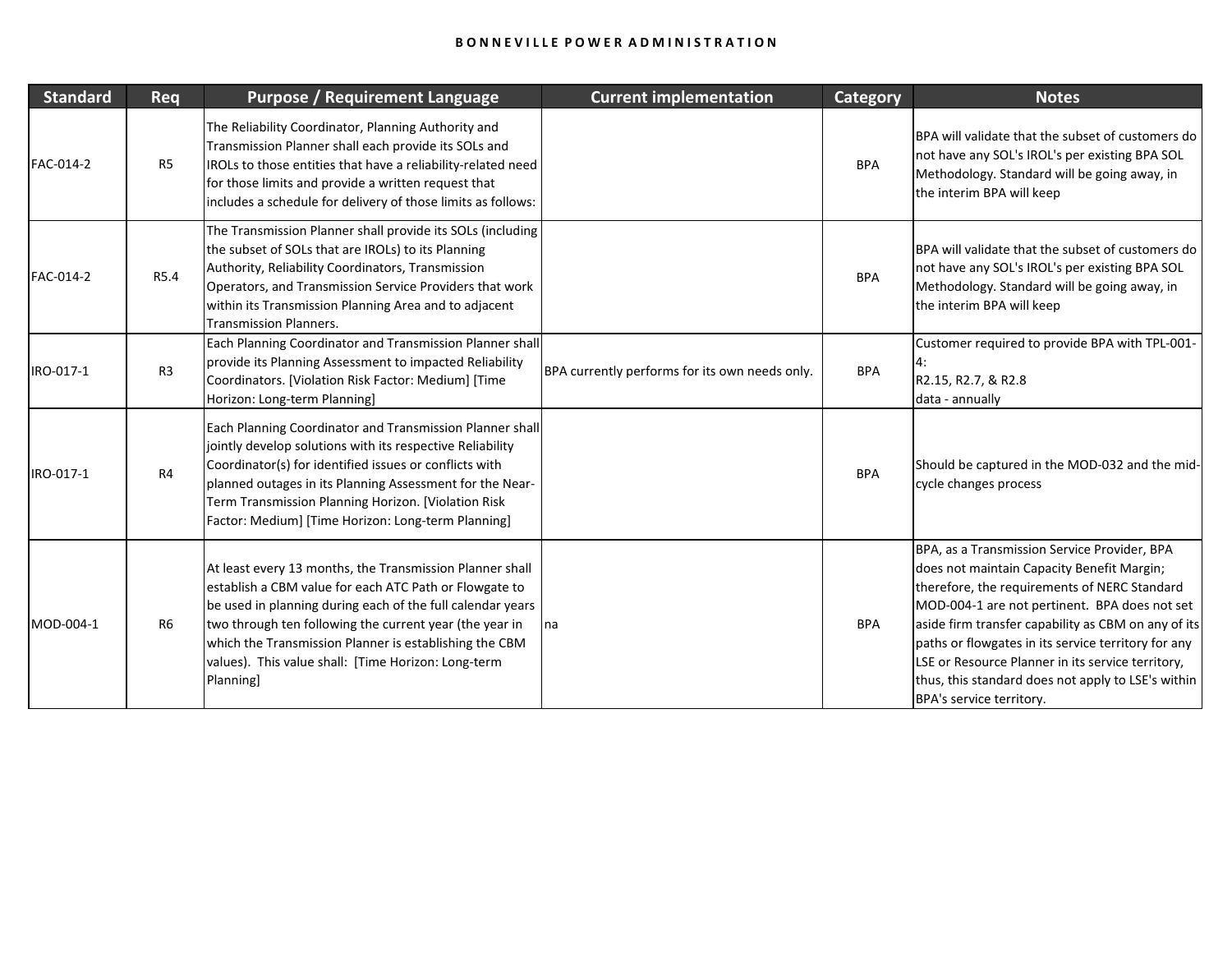| <b>Standard</b> | Req            | <b>Purpose / Requirement Language</b>                                                                                                                                                                                                                                                                                                                                                                                                                                                                                                                                                                                                                | <b>Current implementation</b> | <b>Category</b> | <b>Notes</b>                                                                                                                                                                                                                                                                                                                                                                                                                                     |
|-----------------|----------------|------------------------------------------------------------------------------------------------------------------------------------------------------------------------------------------------------------------------------------------------------------------------------------------------------------------------------------------------------------------------------------------------------------------------------------------------------------------------------------------------------------------------------------------------------------------------------------------------------------------------------------------------------|-------------------------------|-----------------|--------------------------------------------------------------------------------------------------------------------------------------------------------------------------------------------------------------------------------------------------------------------------------------------------------------------------------------------------------------------------------------------------------------------------------------------------|
| MOD-004-1       | R6.1           | Reflect consideration of each of the following if available:<br>Any studies (as described in R3.1) performed by Load-<br>Serving Entities for loads within the Transmission<br>Planner's area Any studies (as described in R4.1)<br>performed by Resource Planners for loads within the<br>Transmission Planner's area<br>Any reserve margin or resource adequacy requirements<br>for loads within the Transmission Planner's area<br>established by other entities, such as municipalities, state<br>commissions, regional transmission organizations,<br>independent system operators, Regional Reliability<br>Organizations, or regional entities | N/A                           | <b>BPA</b>      | BPA, as a Transmission Service Provider, BPA<br>does not maintain Capacity Benefit Margin;<br>therefore, the requirements of NERC Standard<br>MOD-004-1 are not pertinent. BPA does not set<br>aside firm transfer capability as CBM on any of its<br>paths or flowgates in its service territory for any<br>LSE or Resource Planner in its service territory,<br>thus, this standard does not apply to LSE's within<br>BPA's service territory. |
| MOD-004-1       | R6.2           | Be allocated as follows:<br>For ATC Paths, based on the expected import paths or<br>source regions provided by Load-Serving Entities or<br><b>Resource Planners</b><br>For Flowgates, based on the expected import paths or<br>source regions provided by Load-Serving Entities or<br>Resource Planners and the distribution factors associated<br>with those paths or regions, as determined by the<br>Transmission Planner.                                                                                                                                                                                                                        | N/A                           | <b>BPA</b>      |                                                                                                                                                                                                                                                                                                                                                                                                                                                  |
| MOD-004-1       | R <sub>8</sub> | Less than 31 calendar days after the establishment of<br>CBM, the Transmission Planner shall notify all the Load-<br>Serving Entities and Resource Planners that determined<br>they had a need for CBM on the system being planned by<br>the Transmission Planner of the amount of CBM set<br>aside. [Time Horizon: Operations Planning]                                                                                                                                                                                                                                                                                                             |                               | <b>BPA</b>      | BPA, as a Transmission Service Provider, BPA<br>does not maintain Capacity Benefit Margin;<br>therefore, the requirements of NERC Standard<br>MOD-004-1 are not pertinent. BPA does not set<br>aside firm transfer capability as CBM on any of its<br>paths or flowgates in its service territory for any<br>LSE or Resource Planner in its service territory,<br>thus, this standard does not apply to LSE's within<br>BPA's service territory. |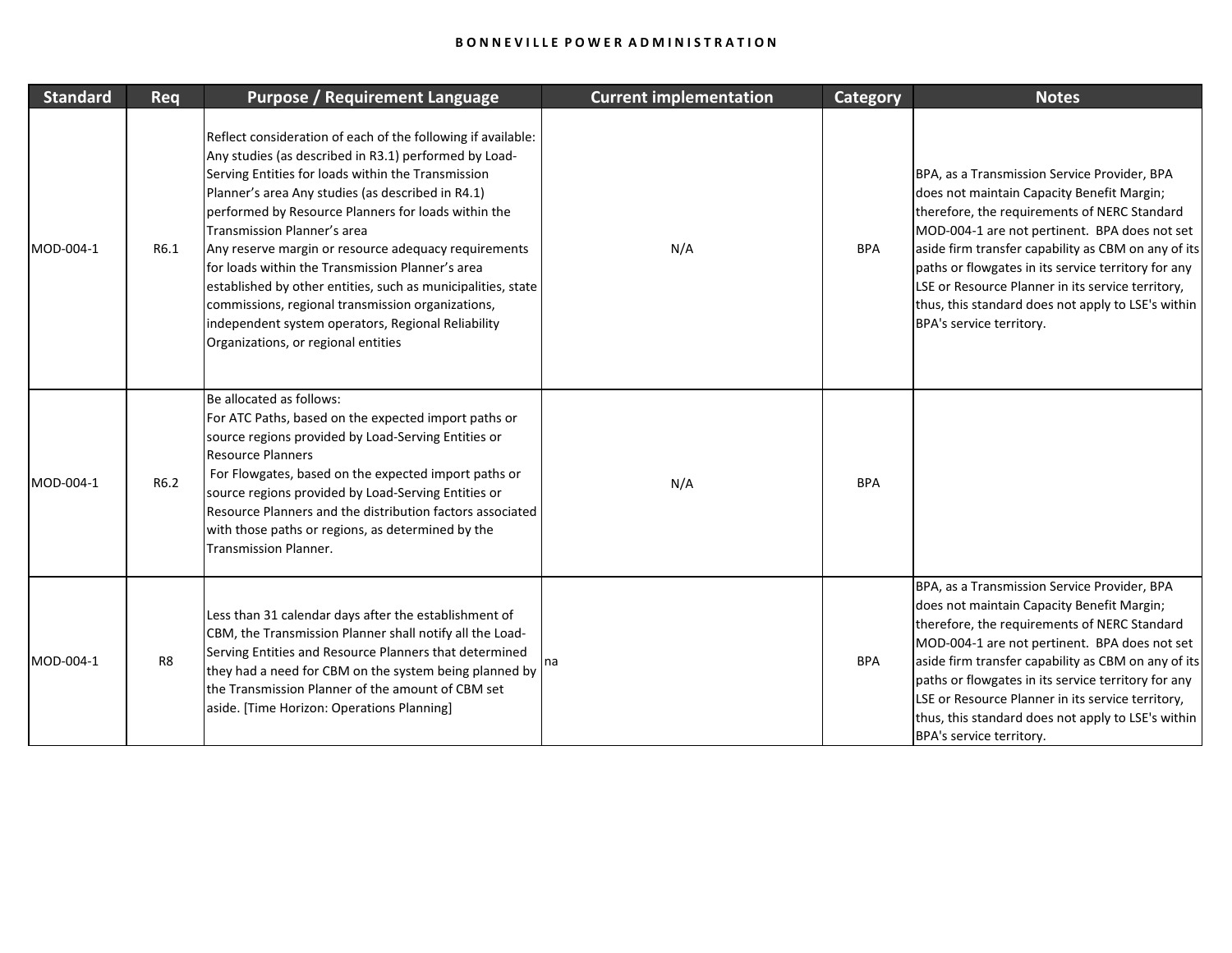| <b>Standard</b> | Req  | <b>Purpose / Requirement Language</b>                                                                                                                                                                                                                                                                                                                                                             | <b>Current implementation</b> | <b>Category</b> | <b>Notes</b>                                                                                                                                                                                                                                                                                                                                                                                                                                     |
|-----------------|------|---------------------------------------------------------------------------------------------------------------------------------------------------------------------------------------------------------------------------------------------------------------------------------------------------------------------------------------------------------------------------------------------------|-------------------------------|-----------------|--------------------------------------------------------------------------------------------------------------------------------------------------------------------------------------------------------------------------------------------------------------------------------------------------------------------------------------------------------------------------------------------------------------------------------------------------|
| MOD-004-1       | R9   | The Transmission Service Provider that maintains CBM<br>and the Transmission Planner shall each provide (subject<br>to confidentiality and security requirements) copies of<br>the applicable supporting data, including any models,<br>used for determining CBM or allocating CBM over each<br>ATC Path or Flowgate to the following: [Time Horizon:<br>Operations Planning, Long-term Planning] | N/A                           | <b>BPA</b>      | BPA, as a Transmission Service Provider, BPA<br>does not maintain Capacity Benefit Margin;<br>therefore, the requirements of NERC Standard<br>MOD-004-1 are not pertinent. BPA does not set<br>aside firm transfer capability as CBM on any of its<br>paths or flowgates in its service territory for any<br>LSE or Resource Planner in its service territory,<br>thus, this standard does not apply to LSE's within<br>BPA's service territory. |
| MOD-004-1       | R9.1 | Each of its associated Transmission Operators within 30<br>calendar days of their making a request for the data.                                                                                                                                                                                                                                                                                  | N/A                           | <b>BPA</b>      | BPA, as a Transmission Service Provider, BPA<br>does not maintain Capacity Benefit Margin;<br>therefore, the requirements of NERC Standard<br>MOD-004-1 are not pertinent. BPA does not set<br>aside firm transfer capability as CBM on any of its<br>paths or flowgates in its service territory for any<br>LSE or Resource Planner in its service territory,<br>thus, this standard does not apply to LSE's within<br>BPA's service territory. |
| MOD-004-1       | R9.2 | To any Transmission Service Provider, Reliability<br>Coordinator, Transmission Planner, Resource Planner, or<br>Planning Coordinator within 30 calendar days of their<br>making a request for the data.                                                                                                                                                                                           | na                            | <b>BPA</b>      | BPA, as a Transmission Service Provider, BPA<br>does not maintain Capacity Benefit Margin;<br>therefore, the requirements of NERC Standard<br>MOD-004-1 are not pertinent. BPA does not set<br>aside firm transfer capability as CBM on any of its<br>paths or flowgates in its service territory for any<br>LSE or Resource Planner in its service territory,<br>thus, this standard does not apply to LSE's within<br>BPA's service territory. |
| MOD-020-0       | R1   | The Load-Serving Entity, Transmission Planner, and<br>Resource Planner shall each make known its amount of<br>interruptible demands and Direct Control Load<br>Management (DCLM) to Transmission Operators,<br>Balancing Authorities, and Reliability Coordinators on<br>request within 30 calendar days.                                                                                         | N/A                           | <b>BPA</b>      | BPA collects general information on customer<br>(Load-Serving Entity (LSE)) Direct Control Load<br>Management (DCLM), Demand-Side<br>Management (DSM), Interruptible Demands, and<br>rate making activities and practices consistent<br>with NERC Standard MOD-016-1.1 a                                                                                                                                                                         |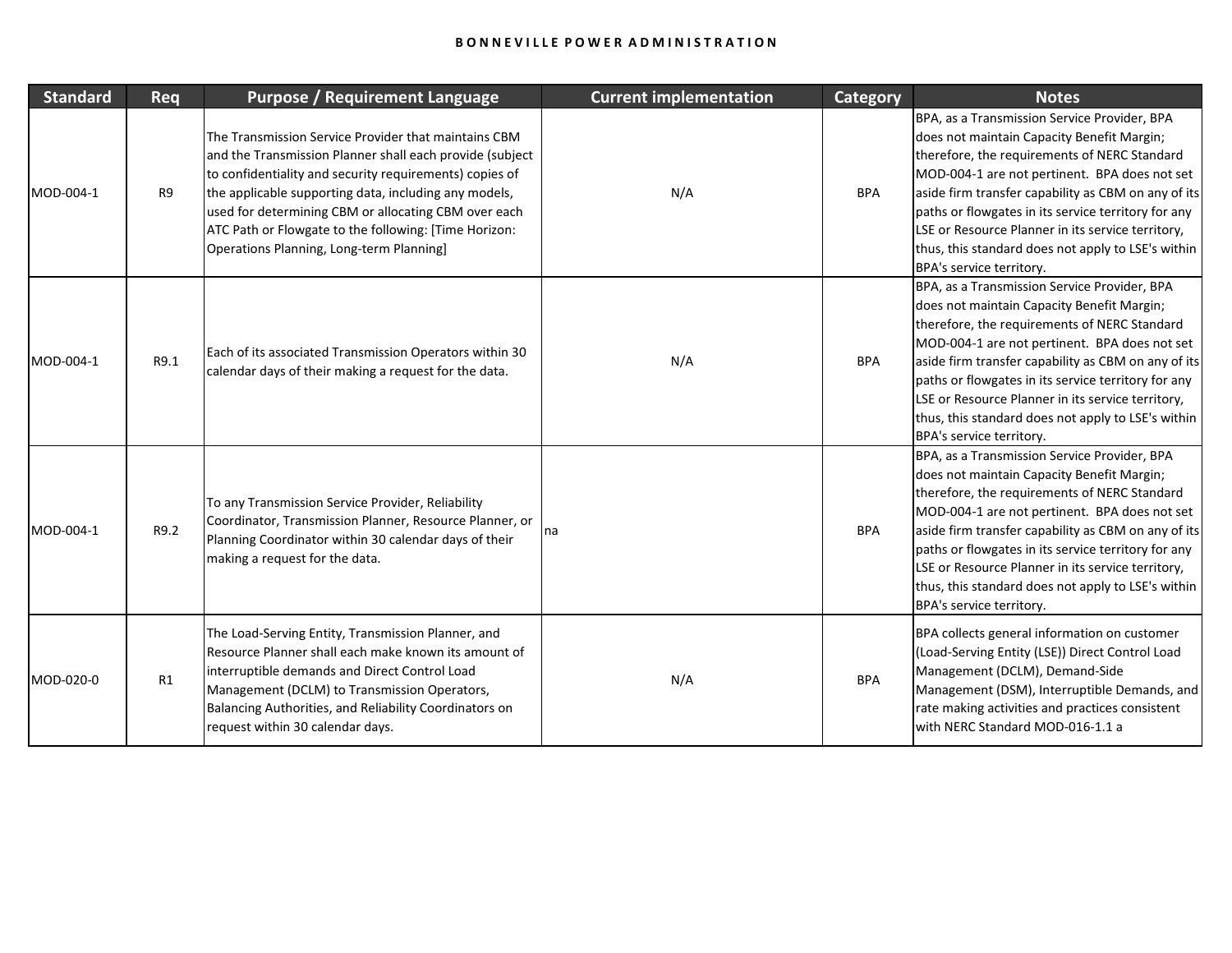| <b>Standard</b> | Req            | <b>Purpose / Requirement Language</b>                                                                                                                                                                                                                                                                                                                                                                                                                                                                                                                                                                                                                                                                                                                                                                                                                                                                                                                                    | <b>Current implementation</b> | Category   | <b>Notes</b>                                                                                                                                                                                                                                                                                   |
|-----------------|----------------|--------------------------------------------------------------------------------------------------------------------------------------------------------------------------------------------------------------------------------------------------------------------------------------------------------------------------------------------------------------------------------------------------------------------------------------------------------------------------------------------------------------------------------------------------------------------------------------------------------------------------------------------------------------------------------------------------------------------------------------------------------------------------------------------------------------------------------------------------------------------------------------------------------------------------------------------------------------------------|-------------------------------|------------|------------------------------------------------------------------------------------------------------------------------------------------------------------------------------------------------------------------------------------------------------------------------------------------------|
| MOD-026-1       | R1             | Each Transmission Planner shall provide the following<br>requested information to the<br>Generator Owner within 90 calendar days of receiving a<br>written request : [Violation<br>Risk Factor: Lower] [Time Horizon: Operations Planning]<br>Instructions on how to obtain the list of excitation<br>control system or plant volt/var control function models<br>that are acceptable to the Transmission Planner for use in<br>dynamic simulation,<br>Instructions on how to obtain the dynamic excitation<br>control system or plant volt/var control function model<br>library block diagrams and/or data sheets for models that<br>are acceptable to the Transmission Planner, or<br>Model data for any of the Generator Owner's existing<br>applicable unit specific excitation control system or plant<br>volt/var control function contained in the Transmission<br>Planner's dynamic database from the current (in-use)<br>models, including generator MVA base. | N/A                           | <b>BPA</b> | In March of 2019, BPA officially notified<br>Generator Owners that we would be the TP for<br>BES generation in our PC footprint. This means<br>that BPA is responsible for compliance for R1 &<br>R6 (plus sub requirements) for MOD-026-1 & R1<br>& R5 (plus sub requirements) for MOD-027-1. |
| MOD-026-1       | R <sub>6</sub> | Each Transmission Planner shall provide a written<br>response to the Generator Owner within 90 calendar<br>days of receiving the verified excitation control system or<br>plant volt/var control function model information in<br>accordance with Requirement R2 that the model is usable<br>(meets the criteria specified in Parts 6.1 through 6.3) or is<br>not usable.                                                                                                                                                                                                                                                                                                                                                                                                                                                                                                                                                                                                | na                            | Customer   | In March of 2019, BPA officially notified<br>Generator Owners that we would be the TP for<br>BES generation in our PC footprint. This means<br>that BPA is responsible for compliance for R1 &<br>R6 (plus sub requirements) for MOD-026-1 & R1<br>& R5 (plus sub requirements) for MOD-027-1. |
| MOD-026-1       | R6.1           | The excitation control system or plant volt/var control<br>function model initializes to compute modeling data<br>without error,                                                                                                                                                                                                                                                                                                                                                                                                                                                                                                                                                                                                                                                                                                                                                                                                                                         | N/A                           | <b>BPA</b> | In March of 2019, BPA officially notified<br>Generator Owners that we would be the TP for<br>BES generation in our PC footprint. This means<br>that BPA is responsible for compliance for R1 &<br>R6 (plus sub requirements) for MOD-026-1 & R1<br>& R5 (plus sub requirements) for MOD-027-1. |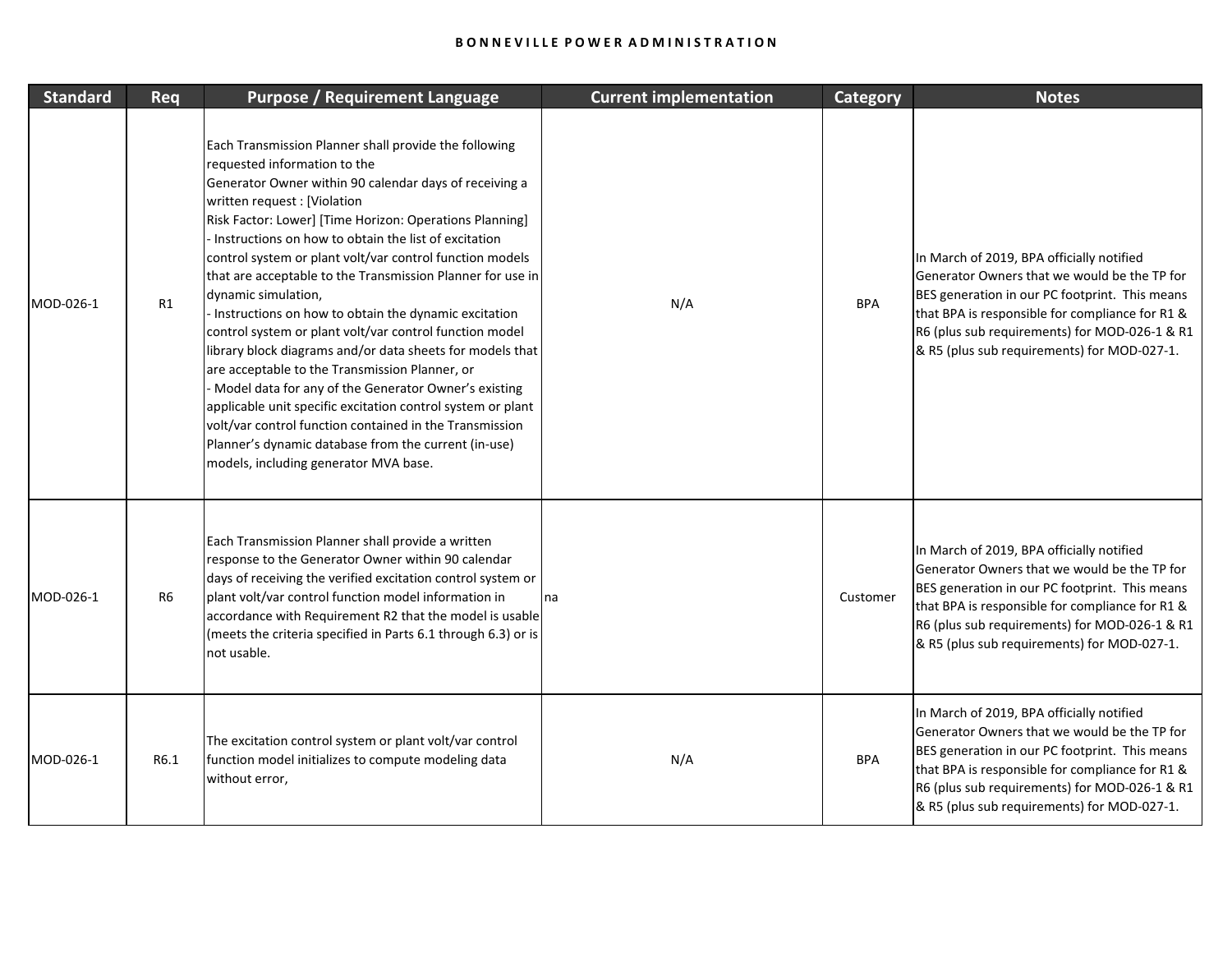| <b>Standard</b> | Req  | <b>Purpose / Requirement Language</b>                                                                                                                                                                                                                                                                                                                                                                                                                                                                                                                                                                                                                                                                                                                                                                                                                                                                                                                                                          | <b>Current implementation</b> | <b>Category</b> | <b>Notes</b>                                                                                                                                                                                                                                                                                   |
|-----------------|------|------------------------------------------------------------------------------------------------------------------------------------------------------------------------------------------------------------------------------------------------------------------------------------------------------------------------------------------------------------------------------------------------------------------------------------------------------------------------------------------------------------------------------------------------------------------------------------------------------------------------------------------------------------------------------------------------------------------------------------------------------------------------------------------------------------------------------------------------------------------------------------------------------------------------------------------------------------------------------------------------|-------------------------------|-----------------|------------------------------------------------------------------------------------------------------------------------------------------------------------------------------------------------------------------------------------------------------------------------------------------------|
| MOD-026-1       | R6.2 | A no-disturbance simulation results in negligible<br>transients, and                                                                                                                                                                                                                                                                                                                                                                                                                                                                                                                                                                                                                                                                                                                                                                                                                                                                                                                           | N/A                           | <b>BPA</b>      | In March of 2019, BPA officially notified<br>Generator Owners that we would be the TP for<br>BES generation in our PC footprint. This means<br>that BPA is responsible for compliance for R1 &<br>R6 (plus sub requirements) for MOD-026-1 & R1<br>& R5 (plus sub requirements) for MOD-027-1. |
| MOD-026-1       | R6.3 | For an otherwise stable simulation, a disturbance<br>simulation results in the excitation control and plant<br>volt/var control function model exhibiting positive<br>damping.<br>If the model is not usable, the Transmission Planner shall<br>provide a technical description of why the model is not<br>usable. [Violation Risk Factor: Medium] [Time Horizon:<br><b>Operations Planning]</b>                                                                                                                                                                                                                                                                                                                                                                                                                                                                                                                                                                                               | N/A                           | <b>BPA</b>      | In March of 2019, BPA officially notified<br>Generator Owners that we would be the TP for<br>BES generation in our PC footprint. This means<br>that BPA is responsible for compliance for R1 &<br>R6 (plus sub requirements) for MOD-026-1 & R1<br>& R5 (plus sub requirements) for MOD-027-1. |
| MOD-027-1       | R1   | Each Transmission Planner shall provide the following<br>requested information to the Generator Owner within 90<br>calendar days of receiving a written request: [Violation<br>Risk Factor: Lower] [Time Horizon: Operations Planning]<br>- Instructions on how to obtain the list of<br>turbine/governor and load control or active<br>power/frequency control system models that are<br>acceptable to the Transmission<br>Planner for use in dynamic simulation,<br>- Instructions on how to obtain the dynamic<br>turbine/governor and load control or active<br>power/frequency control function model library block<br>diagrams and/or data sheets for models that are<br>acceptable to the Transmission Planner, or<br>- Model data for any of the Generator Owner's existing<br>applicable unit specific turbine/governor and load control<br>or active power/frequency control system contained in<br>the Transmission Planner's dynamic database from the<br>current (in-use) models. | N/A                           | <b>BPA</b>      | In March of 2019, BPA officially notified<br>Generator Owners that we would be the TP for<br>BES generation in our PC footprint. This means<br>that BPA is responsible for compliance for R1 &<br>R6 (plus sub requirements) for MOD-026-1 & R1<br>& R5 (plus sub requirements) for MOD-027-1. |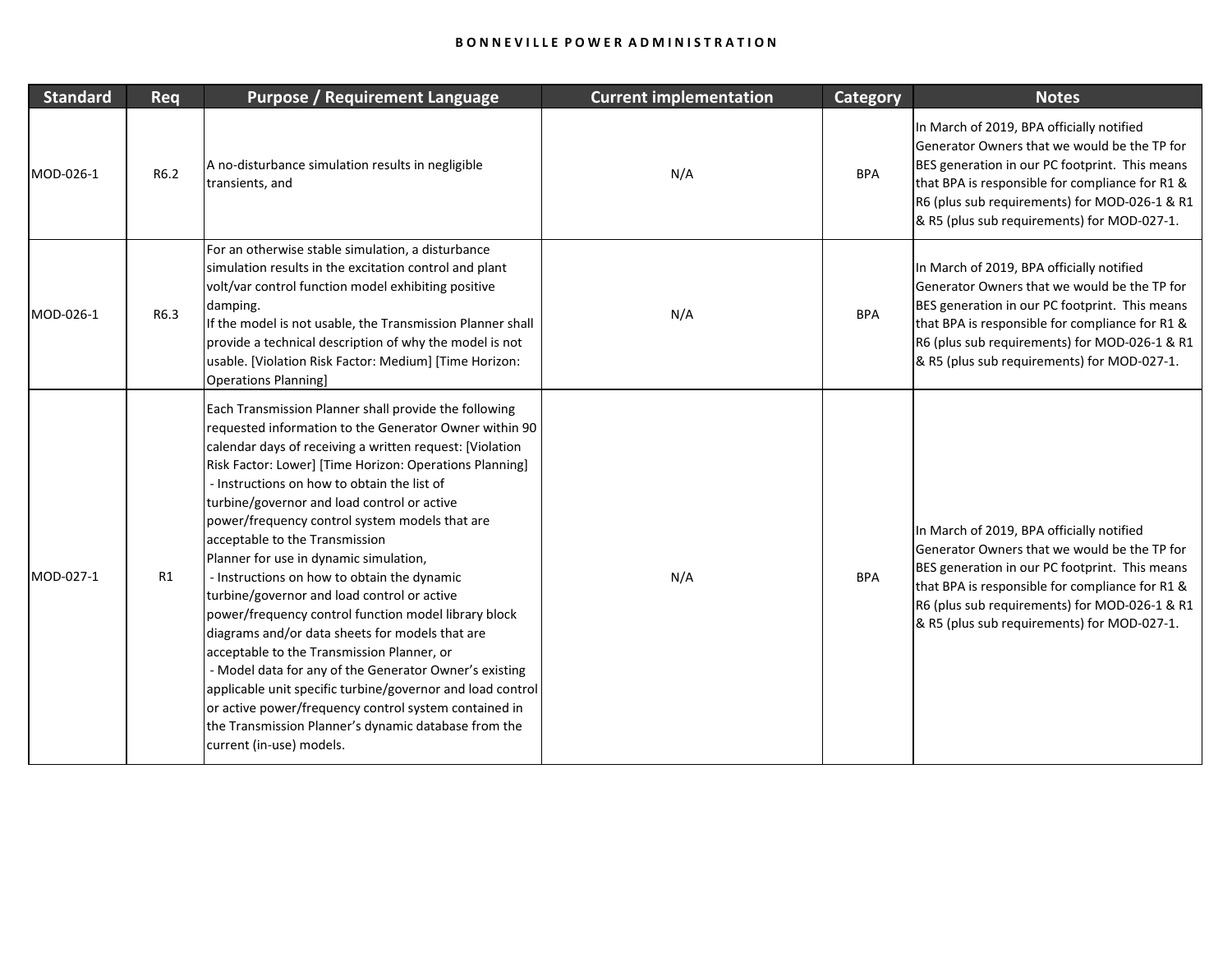| <b>Standard</b> | Req            | <b>Purpose / Requirement Language</b>                                                                                                                                                                                                                                                                                                                                                                         | <b>Current implementation</b>                  | <b>Category</b> | <b>Notes</b>                                                                                                                                                                                                                                                                                   |
|-----------------|----------------|---------------------------------------------------------------------------------------------------------------------------------------------------------------------------------------------------------------------------------------------------------------------------------------------------------------------------------------------------------------------------------------------------------------|------------------------------------------------|-----------------|------------------------------------------------------------------------------------------------------------------------------------------------------------------------------------------------------------------------------------------------------------------------------------------------|
| MOD-027-1       | R <sub>5</sub> | Each Transmission Planner shall provide a written<br>response to the Generator Owner within 90 calendar<br>days of receiving the turbine/governor and load control<br>or active power/frequency control system verified model<br>information in accordance with Requirement R2 that the<br>model is usable (meets the criteria specified in Parts 5.1<br>through 5.3) or is not usable.                       | N/A                                            | <b>BPA</b>      | In March of 2019, BPA officially notified<br>Generator Owners that we would be the TP for<br>BES generation in our PC footprint. This means<br>that BPA is responsible for compliance for R1 &<br>R6 (plus sub requirements) for MOD-026-1 & R1<br>& R5 (plus sub requirements) for MOD-027-1. |
| MOD-027-1       | R5.1           | The turbine/governor and load control or active<br>power/frequency control function model initializes to<br>compute modeling data without error,                                                                                                                                                                                                                                                              | N/A                                            | <b>BPA</b>      | In March of 2019, BPA officially notified<br>Generator Owners that we would be the TP for<br>BES generation in our PC footprint. This means<br>that BPA is responsible for compliance for R1 &<br>R6 (plus sub requirements) for MOD-026-1 & R1<br>& R5 (plus sub requirements) for MOD-027-1. |
| MOD-027-1       | R5.2           | A no-disturbance simulation results in negligible<br>transients, and                                                                                                                                                                                                                                                                                                                                          | N/A                                            | <b>BPA</b>      | In March of 2019, BPA officially notified<br>Generator Owners that we would be the TP for<br>BES generation in our PC footprint. This means<br>that BPA is responsible for compliance for R1 &<br>R6 (plus sub requirements) for MOD-026-1 & R1<br>& R5 (plus sub requirements) for MOD-027-1. |
| MOD-027-1       | R5.3           | For an otherwise stable simulation, a disturbance<br>simulation results in the turbine/governor and load<br>control or active power/frequency control model<br>exhibiting positive damping.<br>If the model is not usable, the Transmission Planner shall<br>provide a technical description of why the model is not<br>usable. [Violation Risk Factor: Medium] [Time Horizon:<br><b>Operations Planning]</b> | N/A                                            | Customer        | In March of 2019, BPA officially notified<br>Generator Owners that we would be the TP for<br>BES generation in our PC footprint. This means<br>that BPA is responsible for compliance for R1 &<br>R6 (plus sub requirements) for MOD-026-1 & R1<br>& R5 (plus sub requirements) for MOD-027-1. |
| MOD-031-2       | R2             | Each Applicable Entity identified in a data request shall<br>provide the data requested by its Planning Coordinator or<br>Balancing Authority in accordance with the data request<br>issued pursuant to Requirement R1.                                                                                                                                                                                       | BPA currently performs for its own needs only. | <b>BPA</b>      | BPA customers actively participate in BPA's<br>Load Forecasting process by either working with<br>the Load Forecasting Analyst when requested, or<br>by responding to the appropriate NERC<br>document as described in the attached<br>document.                                               |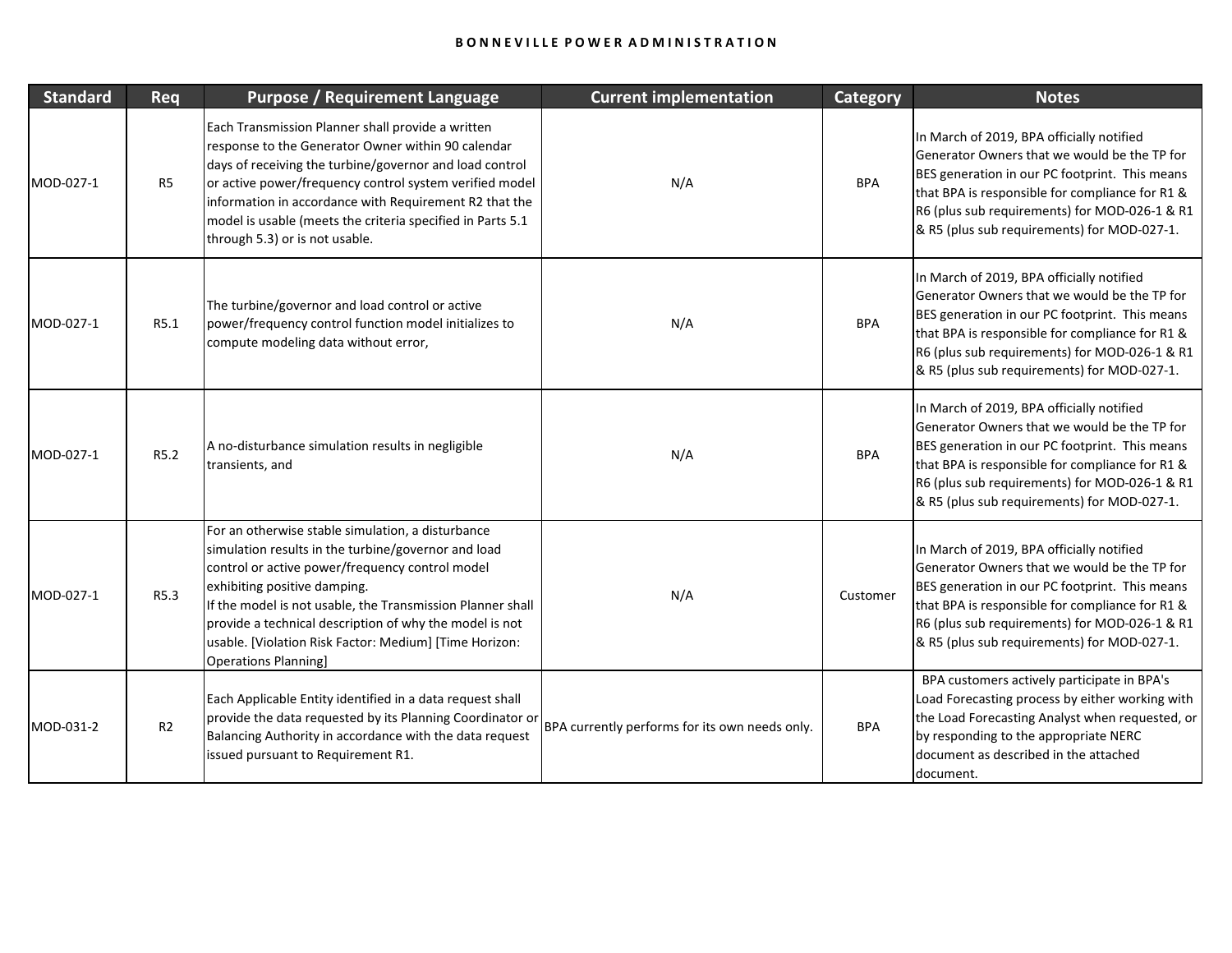| <b>Standard</b> | Req  | <b>Purpose / Requirement Language</b>                                                                                                                                                                                                                                                                                                                                                                                                                                                                                                                                                                                                                                                                                                                                                                                                                                                                                                                                                                                                                                                                                                                   | <b>Current implementation</b>                  | <b>Category</b> | <b>Notes</b>                                                                                                                                                                                                                                     |
|-----------------|------|---------------------------------------------------------------------------------------------------------------------------------------------------------------------------------------------------------------------------------------------------------------------------------------------------------------------------------------------------------------------------------------------------------------------------------------------------------------------------------------------------------------------------------------------------------------------------------------------------------------------------------------------------------------------------------------------------------------------------------------------------------------------------------------------------------------------------------------------------------------------------------------------------------------------------------------------------------------------------------------------------------------------------------------------------------------------------------------------------------------------------------------------------------|------------------------------------------------|-----------------|--------------------------------------------------------------------------------------------------------------------------------------------------------------------------------------------------------------------------------------------------|
| MOD-031-2       | R4   | Any Applicable Entity shall, in response to a written<br>request for the data included in parts 1.3-1.5 of<br>Requirement R1 from a Planning Coordinator, Balancing<br>Authority, Transmission Planner or Resource Planner with<br>a demonstrated need for such data in order to conduct<br>reliability assessments of the Bulk Electric System,<br>provide or otherwise make available that data to the<br>requesting entity. This requirement does not modify an<br>entity's obligation pursuant to Requirement R2 to<br>respond to data requests issued by its Planning<br>Coordinator or Balancing Authority pursuant to<br>Requirement R1. Unless otherwise agreed upon, the<br>Applicable Entity: [Violation Risk Factor: Medium] [Time<br>Horizon: Long-term Planning]<br>shall not be required to alter the format in which it<br>maintains or uses the data;<br>- shall provide the requested data within 45 calendar<br>days of the written request, subject to part 4.1 of this<br>requirement; unless providing the requested data would<br>conflict with the Applicable Entity's confidentiality,<br>regulatory, or security requirements. | BPA currently performs for its own needs only. | <b>BPA</b>      | BPA customers actively participate in BPA's<br>Load Forecasting process by either working with<br>the Load Forecasting Analyst when requested, or<br>by responding to the appropriate NERC<br>document as described in the attached<br>document. |
| MOD-031-2       | R4.1 | If the Applicable Entity does not provide data requested<br>because (1) the requesting entity did not demonstrate a<br>reliability need for the data; or (2) providing the data<br>would conflict with the Applicable Entity's confidentiality,<br>regulatory, or security requirements, the Applicable<br>Entity shall, within 30 calendar days of the written<br>request, provide a written response to the requesting<br>entity specifying the data that is not being provided and<br>on what basis.                                                                                                                                                                                                                                                                                                                                                                                                                                                                                                                                                                                                                                                 | BPA currently performs for its own needs only. | <b>BPA</b>      | BPA customers actively participate in BPA's<br>Load Forecasting process by either working with<br>the Load Forecasting Analyst when requested, or<br>by responding to the appropriate NERC<br>document as described in the attached<br>document. |
| MOD-032-1       | R1   | Each Planning Coordinator and each of its Transmission<br>Planners shall jointly develop steady-state, dynamics, and<br>short circuit modeling data requirements and reporting<br>procedures for the Planning Coordinator's planning area<br>that include: [Violation Risk Factor: Lower] [Time Horizon:<br>Long-term Planning]                                                                                                                                                                                                                                                                                                                                                                                                                                                                                                                                                                                                                                                                                                                                                                                                                         | Email coordination and concurrence             | <b>BPA</b>      | As BPA implements MOD-032-1, R1 as the<br>Planning Coordinator, BPA assumes coordination<br>compliance responsibility for the Requirement<br>for the TP CFR project.                                                                             |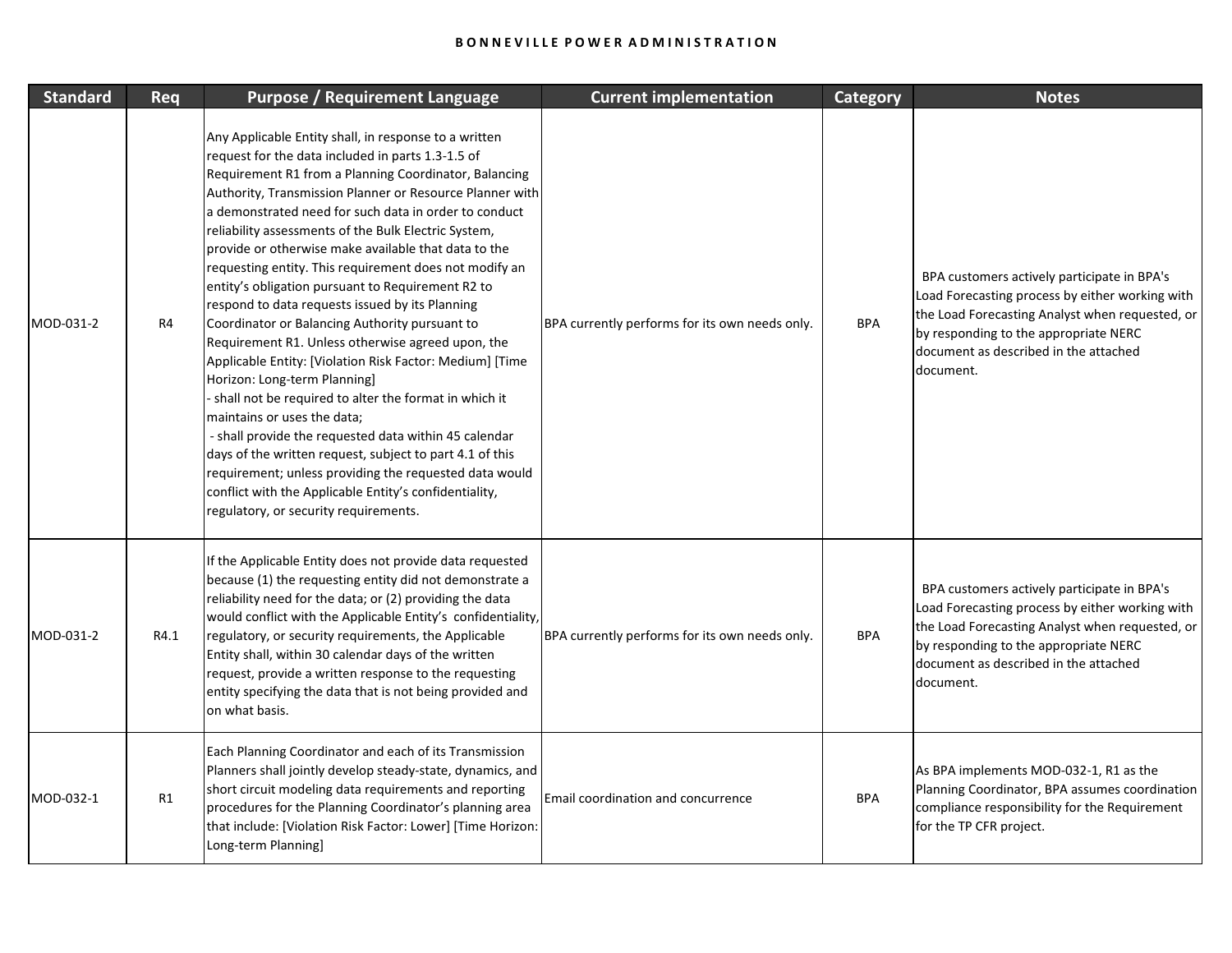| <b>Standard</b> | Req              | <b>Purpose / Requirement Language</b>                                                                                                                                                  | <b>Current implementation</b>             | <b>Category</b> | <b>Notes</b>                                                                                                                                                         |
|-----------------|------------------|----------------------------------------------------------------------------------------------------------------------------------------------------------------------------------------|-------------------------------------------|-----------------|----------------------------------------------------------------------------------------------------------------------------------------------------------------------|
| MOD-032-1       | R1.1             | The data listed in Attachment 1.                                                                                                                                                       | <b>Email coordination and concurrence</b> | <b>BPA</b>      | As BPA implements MOD-032-1, R1 as the<br>Planning Coordinator, BPA assumes coordination<br>compliance responsibility for the Requirement<br>for the TP CFR project. |
| MOD-032-1       | R <sub>1.2</sub> | Specifications of the following items consistent with<br>procedures for building the<br>Interconnection-wide case(s):                                                                  | Email coordination and concurrence        | <b>BPA</b>      | As BPA implements MOD-032-1, R1 as the<br>Planning Coordinator, BPA assumes coordination<br>compliance responsibility for the Requirement<br>for the TP CFR project. |
| MOD-032-1       | R1.2.1           | Data format;                                                                                                                                                                           | <b>Email coordination and concurrence</b> | <b>BPA</b>      | As BPA implements MOD-032-1, R1 as the<br>Planning Coordinator, BPA assumes coordination<br>compliance responsibility for the Requirement<br>for the TP CFR project. |
| MOD-032-1       | R1.2.2           | Level of detail to which equipment shall be modeled;                                                                                                                                   | Email coordination and concurrence        | <b>BPA</b>      | As BPA implements MOD-032-1, R1 as the<br>Planning Coordinator, BPA assumes coordination<br>compliance responsibility for the Requirement<br>for the TP CFR project. |
| MOD-032-1       | R1.2.3           | Case types or scenarios to be modeled; and                                                                                                                                             | Email coordination and concurrence        | <b>BPA</b>      | As BPA implements MOD-032-1, R1 as the<br>Planning Coordinator, BPA assumes coordination<br>compliance responsibility for the Requirement<br>for the TP CFR project. |
| MOD-032-1       | R1.2.4           | A schedule for submission of data at least once every 13<br>calendar months.                                                                                                           | Email coordination and concurrence        | <b>BPA</b>      | As BPA implements MOD-032-1, R1 as the<br>Planning Coordinator, BPA assumes coordination<br>compliance responsibility for the Requirement<br>for the TP CFR project. |
| MOD-032-1       | R1.3             | Specifications for distribution or posting of the data<br>requirements and reporting procedures so that they are<br>available to those entities responsible for providing<br>the data. | Email coordination and concurrence        | <b>BPA</b>      | As BPA implements MOD-032-1, R1 as the<br>Planning Coordinator, BPA assumes coordination<br>compliance responsibility for the Requirement<br>for the TP CFR project. |
| PRC-010-2       | R1               | Under Voltage Load Shedding                                                                                                                                                            | na                                        | <b>BPA</b>      | BPA does not or operate a UVLS Program. BPA<br>does not implement the requirments of this<br>Standard                                                                |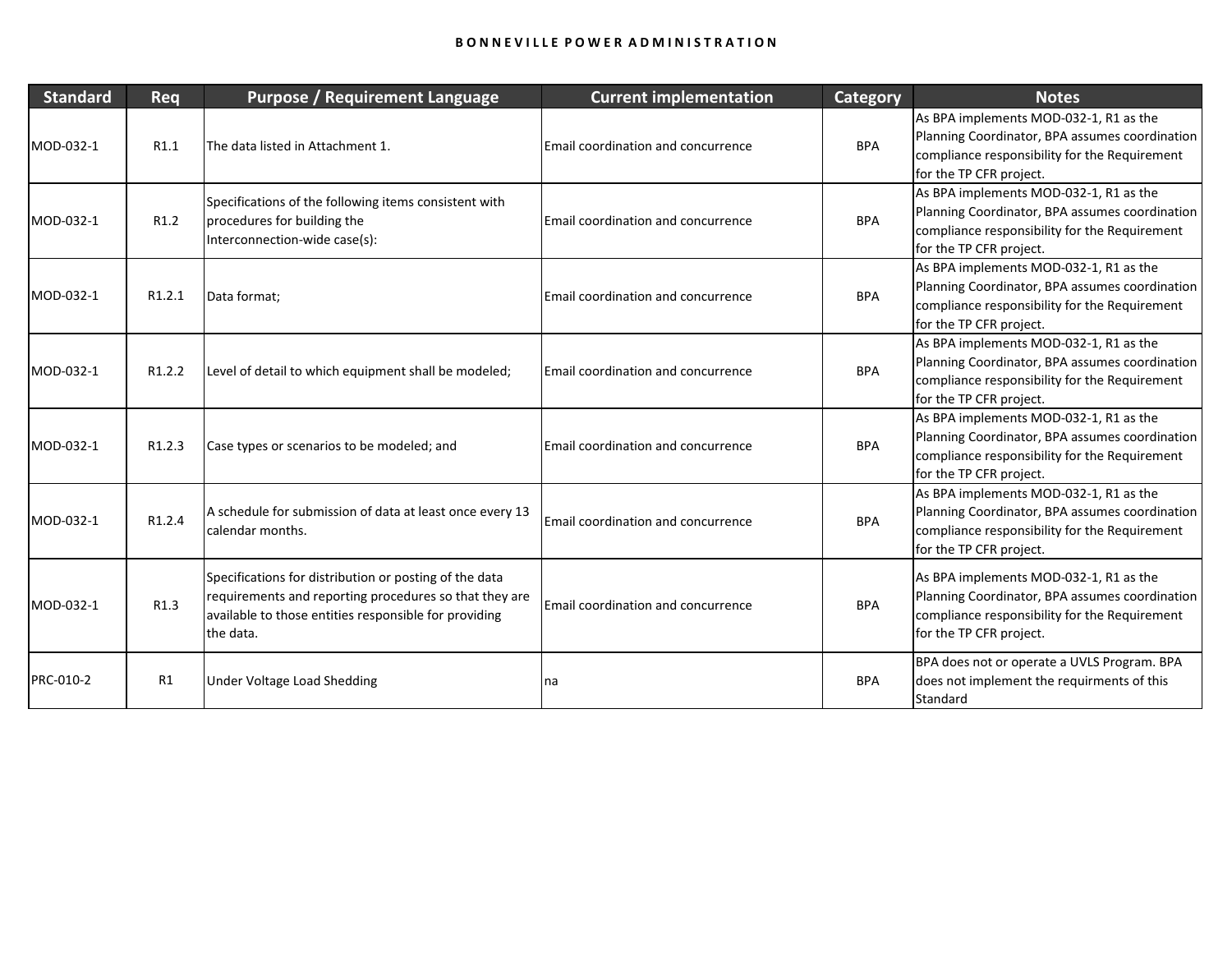| <b>Standard</b> | Req            | <b>Purpose / Requirement Language</b>                                                                                                                                                                                                                                                                                                                                                                                                                                                                                                                                                                                       | <b>Current implementation</b>                                                                                                                                    | <b>Category</b> | <b>Notes</b>                                                                                                                                |
|-----------------|----------------|-----------------------------------------------------------------------------------------------------------------------------------------------------------------------------------------------------------------------------------------------------------------------------------------------------------------------------------------------------------------------------------------------------------------------------------------------------------------------------------------------------------------------------------------------------------------------------------------------------------------------------|------------------------------------------------------------------------------------------------------------------------------------------------------------------|-----------------|---------------------------------------------------------------------------------------------------------------------------------------------|
| TPL-001-4       | R1             | Each Transmission Planner and Planning Coordinator shall<br>maintain System models within its respective area for<br>performing the studies needed to complete its Planning<br>Assessment. The models shall use data consistent with<br>that provided in accordance with the MOD-010 and MOD<br>012 standards, supplemented by other sources as<br>needed, including items represented in the Corrective<br>Action Plan, and shall represent projected System<br>conditions. This establishes Category P0 as the normal<br>System condition in Table 1. [Violation Risk Factor: High]<br>[Time Horizon: Long-term Planning] | BPA maintains system models, and posts typical<br>scenarios to the SRWG website. The referenced<br>BPA Deliverable documents data requirements<br>BPA's PC Area. | Partial         |                                                                                                                                             |
| TPL-001-4       | R1.1           | System models shall represent:                                                                                                                                                                                                                                                                                                                                                                                                                                                                                                                                                                                              | see TPL-001-4 R1                                                                                                                                                 | <b>BPA</b>      |                                                                                                                                             |
| TPL-001-4       | R1.1.1         | <b>Existing Facilities</b>                                                                                                                                                                                                                                                                                                                                                                                                                                                                                                                                                                                                  | see TPL-001-4 R1                                                                                                                                                 | <b>BPA</b>      |                                                                                                                                             |
| TPL-001-4       | R1.1.2         | Known outage(s) of generation or Transmission<br>Facility(ies) with a duration of at least six months.                                                                                                                                                                                                                                                                                                                                                                                                                                                                                                                      | see TPL-001-4 R1                                                                                                                                                 | Customer        | BPA will issue a Data Request to each<br>participating customer annually requesting Long<br>Duration Outage Information. Ties to IRO-017 R3 |
| TPL-001-4       | R1.1.3         | New planned Facilities and changes to existing Facilities                                                                                                                                                                                                                                                                                                                                                                                                                                                                                                                                                                   | see TPL-001-4 R1                                                                                                                                                 | <b>BPA</b>      |                                                                                                                                             |
| TPL-001-4       | R1.1.4         | Real and reactive Load forecasts                                                                                                                                                                                                                                                                                                                                                                                                                                                                                                                                                                                            | see TPL-001-4 R1                                                                                                                                                 | <b>BPA</b>      |                                                                                                                                             |
| TPL-001-4       | R1.1.5         | Known commitments for Firm Transmission Service and<br>Interchange                                                                                                                                                                                                                                                                                                                                                                                                                                                                                                                                                          | see TPL-001-4 R1                                                                                                                                                 | Customer        | BPA will issue a Data Request to each<br>participating customer annually requesting<br>known commitments                                    |
| TPL-001-4       | R1.1.6         | Resources (supply or demand side) required for Load                                                                                                                                                                                                                                                                                                                                                                                                                                                                                                                                                                         | see TPL-001-4 R1                                                                                                                                                 | <b>BPA</b>      |                                                                                                                                             |
| TPL-001-4       | R <sub>2</sub> | Each Transmission Planner and Planning Coordinator shall<br>prepare an annual Planning<br>Assessment of its portion of the BES. This Planning<br>Assessment shall use current or qualified<br>past studies (as indicated in Requirement R2, Part 2.6),<br>document assumptions, and document<br>summarized results of the steady state analyses, short<br>circuit analyses, and Stability analyses.<br>[Violation Risk Factor: High] [Time Horizon: Long-term<br>Planning]                                                                                                                                                  | BPA performs annually; studies are broken into<br>24 areas. The studies and final assessment are<br>available by October.                                        | Partial         |                                                                                                                                             |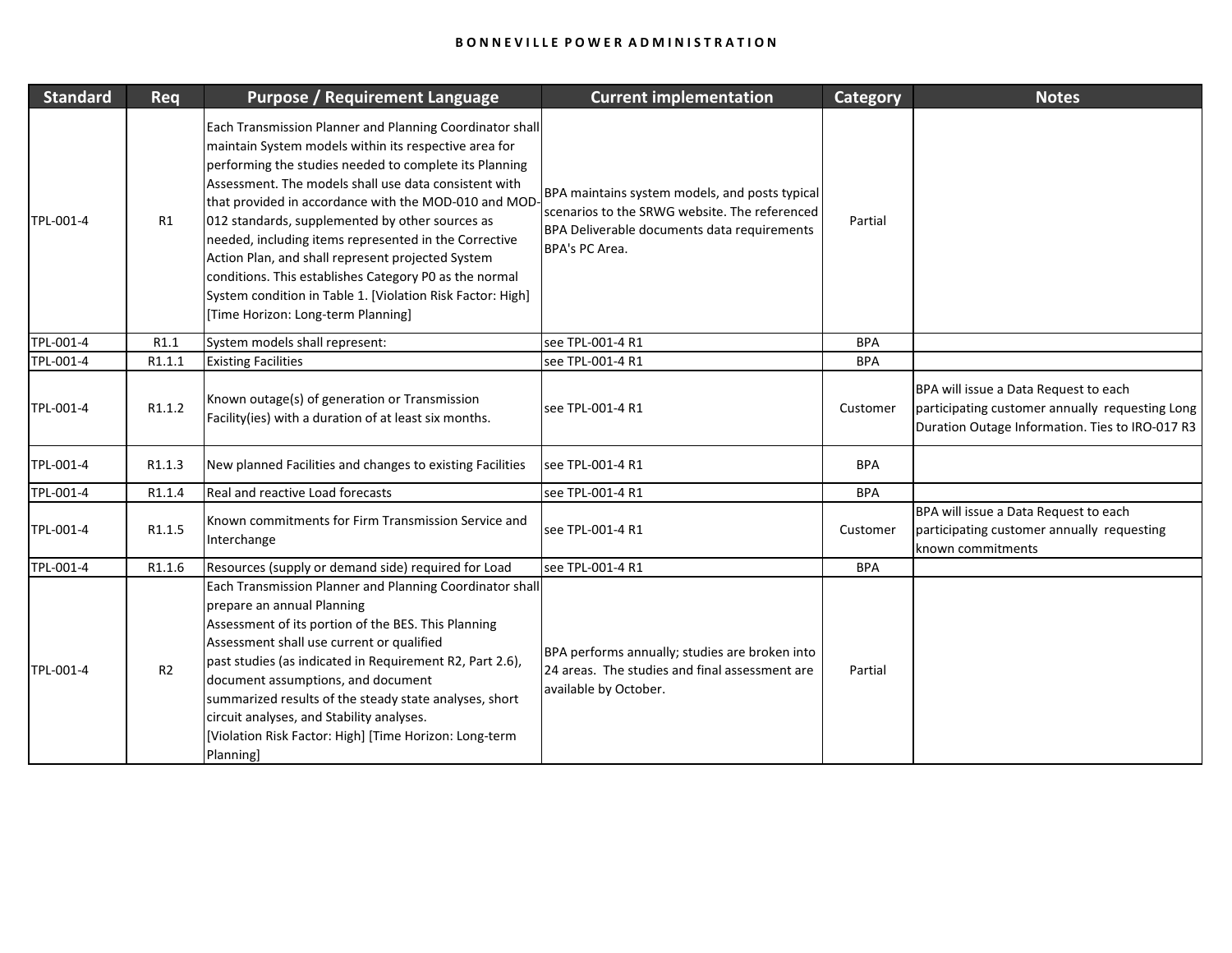| <b>Standard</b> | <b>Req</b>          | <b>Purpose / Requirement Language</b>                                                                                                                                                                                                                                                                                                            | <b>Current implementation</b>                                          | <b>Category</b> | <b>Notes</b> |
|-----------------|---------------------|--------------------------------------------------------------------------------------------------------------------------------------------------------------------------------------------------------------------------------------------------------------------------------------------------------------------------------------------------|------------------------------------------------------------------------|-----------------|--------------|
| TPL-001-4       | R2.1                | For the Planning Assessment, the Near-Term<br><b>Transmission Planning Horizon portion</b><br>of the steady state analysis shall be assessed annually and<br>be supported by current<br>annual studies or qualified past studies as indicated in<br>Requirement R2, Part 2.6.<br>Qualifying studies need to include the following<br>conditions: | BPA area studies meet requirements; see BPA<br>Detail Load Area Report | <b>BPA</b>      |              |
| TPL-001-4       | R2.1.1              | System peak Load for either Year One or year two, and<br>for year five.                                                                                                                                                                                                                                                                          | BPA area studies meet requirements; see BPA<br>Detail Load Area Report | <b>BPA</b>      |              |
| TPL-001-4       | R <sub>2</sub> .1.2 | System Off-Peak Load for one of the five years.                                                                                                                                                                                                                                                                                                  | BPA area studies meet requirements; see BPA<br>Detail Load Area Report | <b>BPA</b>      |              |
| TPL-001-4       | R <sub>2.1.3</sub>  | P1 events in Table 1, with known outages modeled as in<br>Requirement R1,<br>Part 1.1.2, under those System peak or Off-Peak<br>conditions when known<br>outages are scheduled.                                                                                                                                                                  | BPA area studies meet requirements; see BPA<br>Detail Load Area Report | <b>BPA</b>      |              |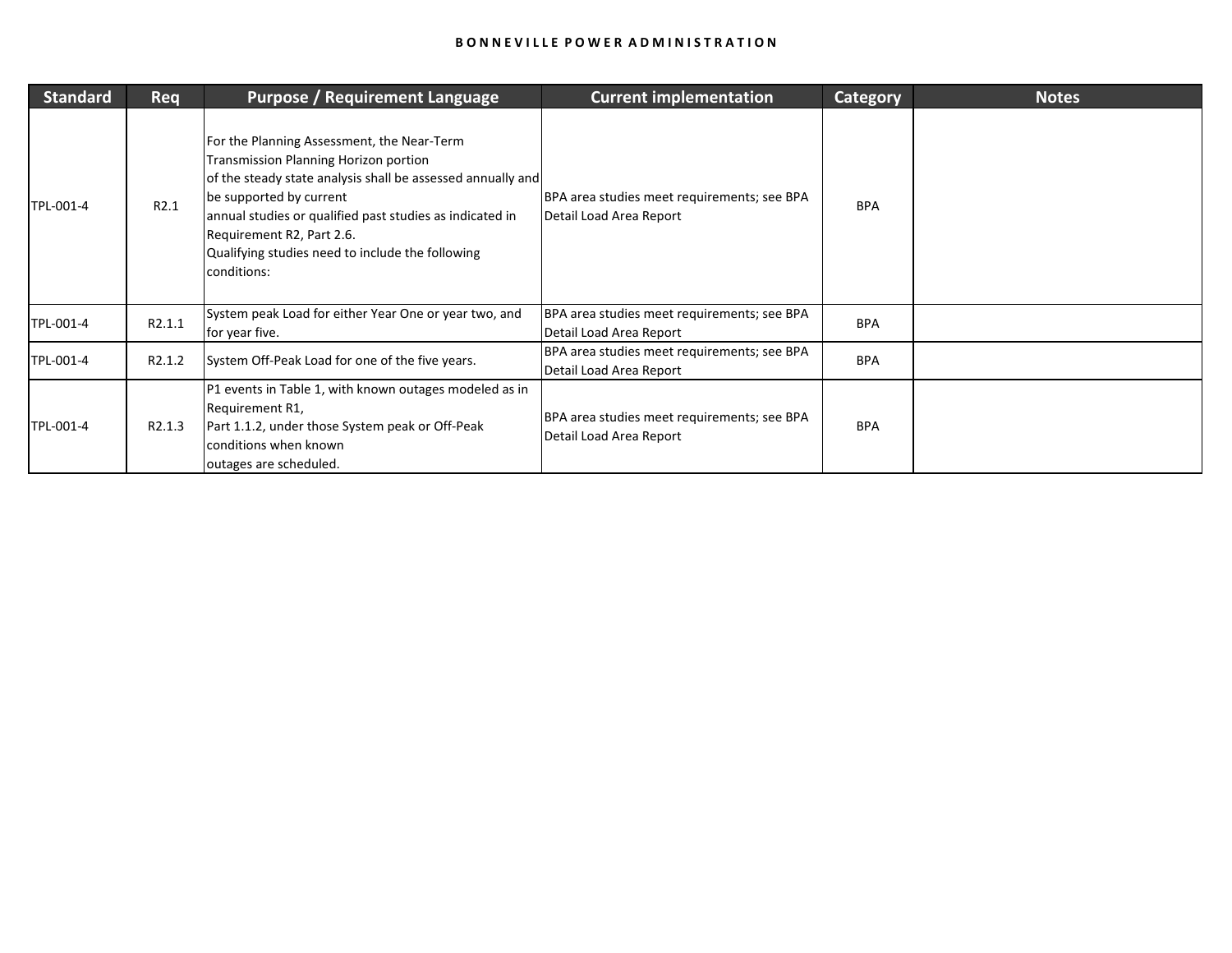| <b>Standard</b> | Req    | <b>Purpose / Requirement Language</b>                                                                                                                                                                                                                                                                                                                                                                                                                                                                                                                                                                                                                                                                                                                                                                                                                               | <b>Current implementation</b>                                            | <b>Category</b> | <b>Notes</b>                                                              |
|-----------------|--------|---------------------------------------------------------------------------------------------------------------------------------------------------------------------------------------------------------------------------------------------------------------------------------------------------------------------------------------------------------------------------------------------------------------------------------------------------------------------------------------------------------------------------------------------------------------------------------------------------------------------------------------------------------------------------------------------------------------------------------------------------------------------------------------------------------------------------------------------------------------------|--------------------------------------------------------------------------|-----------------|---------------------------------------------------------------------------|
| TPL-001-4       | R2.1.4 | For each of the studies described in Requirement R2,<br>Parts 2.1.1 and 2.1.2,<br>sensitivity case(s) shall be utilized to demonstrate the<br>impact of changes to<br>the basic assumptions used in the model. To accomplish<br>this, the sensitivity<br>analysis in the Planning Assessment must vary one or<br>more of the following<br>conditions by a sufficient amount to stress the System<br>within a range of<br>credible conditions that demonstrate a measurable<br>change in System<br>response :<br>Real and reactive forecasted Load.<br>Expected transfers.<br>Expected in service dates of new or modified<br>Transmission Facilities.<br>Reactive resource capability.<br>Generation additions, retirements, or other dispatch<br>scenarios.<br>Controllable Loads and Demand Side Management.<br>Duration or timing of known Transmission outages. | BPA area studies meet requirements; see BPA<br>Detail Load Area Report   | Customer        | BPA will issue a Data Request to each<br>participating customer annually. |
| TPL-001-4       | R2.1.5 | When an entity's spare equipment strategy could result<br>in the unavailability<br>of major Transmission equipment that has a lead time of<br>one year or more<br>(such as a transformer), the impact of this possible<br>unavailability on System<br>performance shall be studied. The studies shall be<br>performed for the P0, P1,<br>and P2 categories identified in Table 1 with the<br>conditions that the System is<br>expected to experience during the possible unavailability<br>of the long lead<br>time equipment.                                                                                                                                                                                                                                                                                                                                      | BPA establishes spare equipment strategy for<br>its own BES assets only. | Customer        |                                                                           |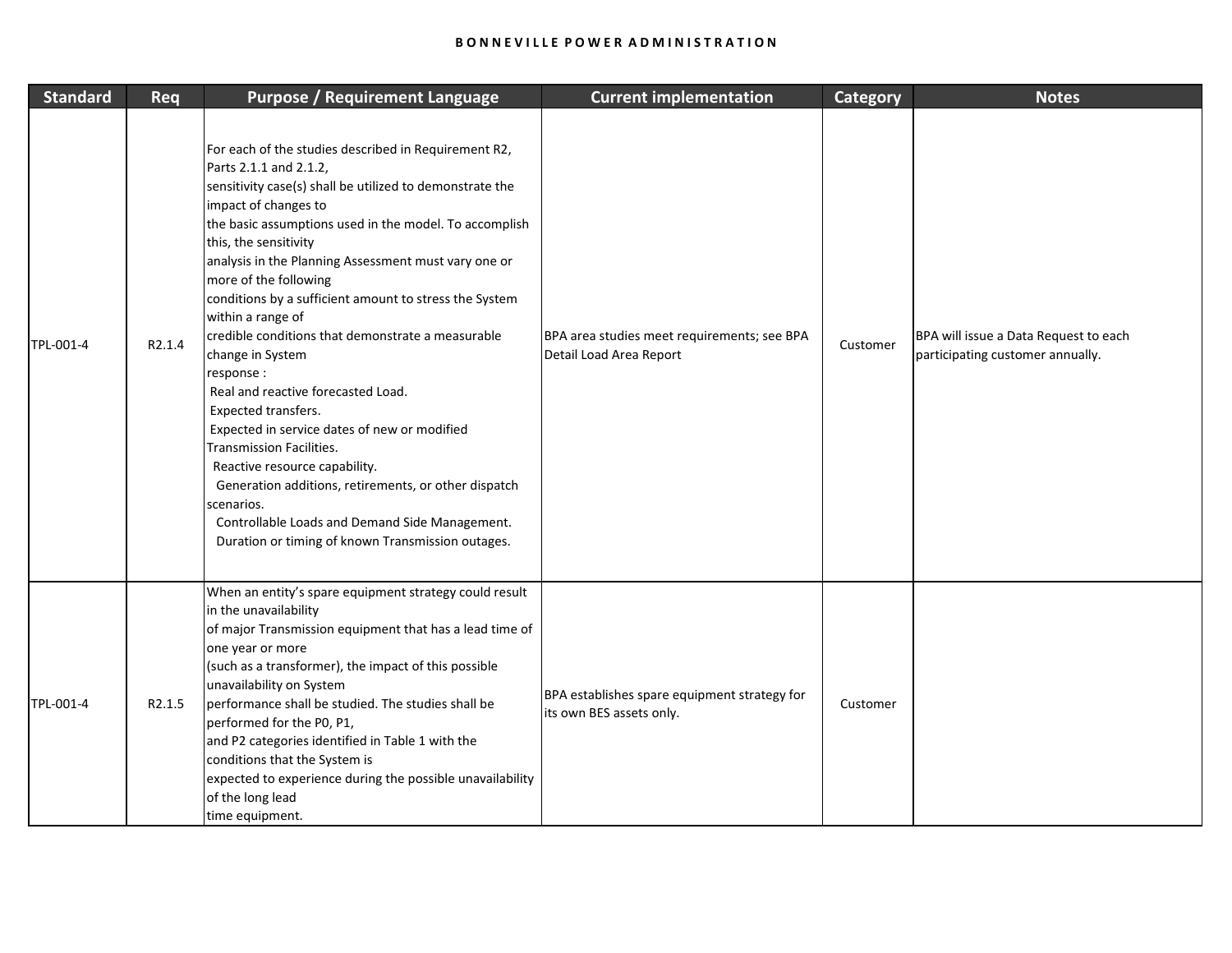| <b>Standard</b> | Req              | <b>Purpose / Requirement Language</b>                                                                                                                                                                                                                                                                                                                                                                                                                                                                                                                                             | <b>Current implementation</b>                                             | <b>Category</b> | <b>Notes</b>                                                              |
|-----------------|------------------|-----------------------------------------------------------------------------------------------------------------------------------------------------------------------------------------------------------------------------------------------------------------------------------------------------------------------------------------------------------------------------------------------------------------------------------------------------------------------------------------------------------------------------------------------------------------------------------|---------------------------------------------------------------------------|-----------------|---------------------------------------------------------------------------|
| TPL-001-4       | R <sub>2.2</sub> | For the Planning Assessment, the Long-Term<br><b>Transmission Planning Horizon portion</b><br>of the steady state analysis shall be assessed annually and<br>be supported by the<br>following annual current study, supplemented with<br>qualified past studies as indicated<br>in Requirement R2, Part 2.6:                                                                                                                                                                                                                                                                      | BPA area studies meet requirements; see BPA<br>Detail Load Area Report    | <b>BPA</b>      |                                                                           |
| TPL-001-4       | R2.2.1           | A current study assessing expected System peak Load<br>conditions for one of<br>the years in the Long-Term Transmission Planning<br>Horizon and the rationale<br>for why that year was selected.                                                                                                                                                                                                                                                                                                                                                                                  | BPA area studies meet requirements; see BPA<br>Detail Load Area Report    | <b>BPA</b>      |                                                                           |
| TPL-001-4       | R <sub>2.3</sub> | The short circuit analysis portion of the Planning<br>Assessment shall be conducted<br>annually addressing the Near-Term Transmission<br>Planning Horizon and can be<br>supported by current or past studies as qualified in<br>Requirement R2, Part 2.6. The<br>analysis shall be used to determine whether circuit<br>breakers have interrupting<br>capability for Faults that they will be expected to<br>interrupt using the System short<br>circuit model with any planned generation and<br><b>Transmission Facilities in service</b><br>which could impact the study area. | BPA performs short circuit analysis for its own<br><b>BES</b> assets only | Customer        | BPA will issue a Data Request to each<br>participating customer annually. |
| TPL-001-4       | R <sub>2.4</sub> | For the Planning Assessment, the Near-Term<br><b>Transmission Planning Horizon portion</b><br>of the Stability analysis shall be assessed annually and be<br>supported by current or past<br>studies as qualified in Requirement R2, Part2.6. The<br>following studies are required:                                                                                                                                                                                                                                                                                              | BPA area studies meet requirements; see BPA<br>Detail Load Area Report    | <b>BPA</b>      |                                                                           |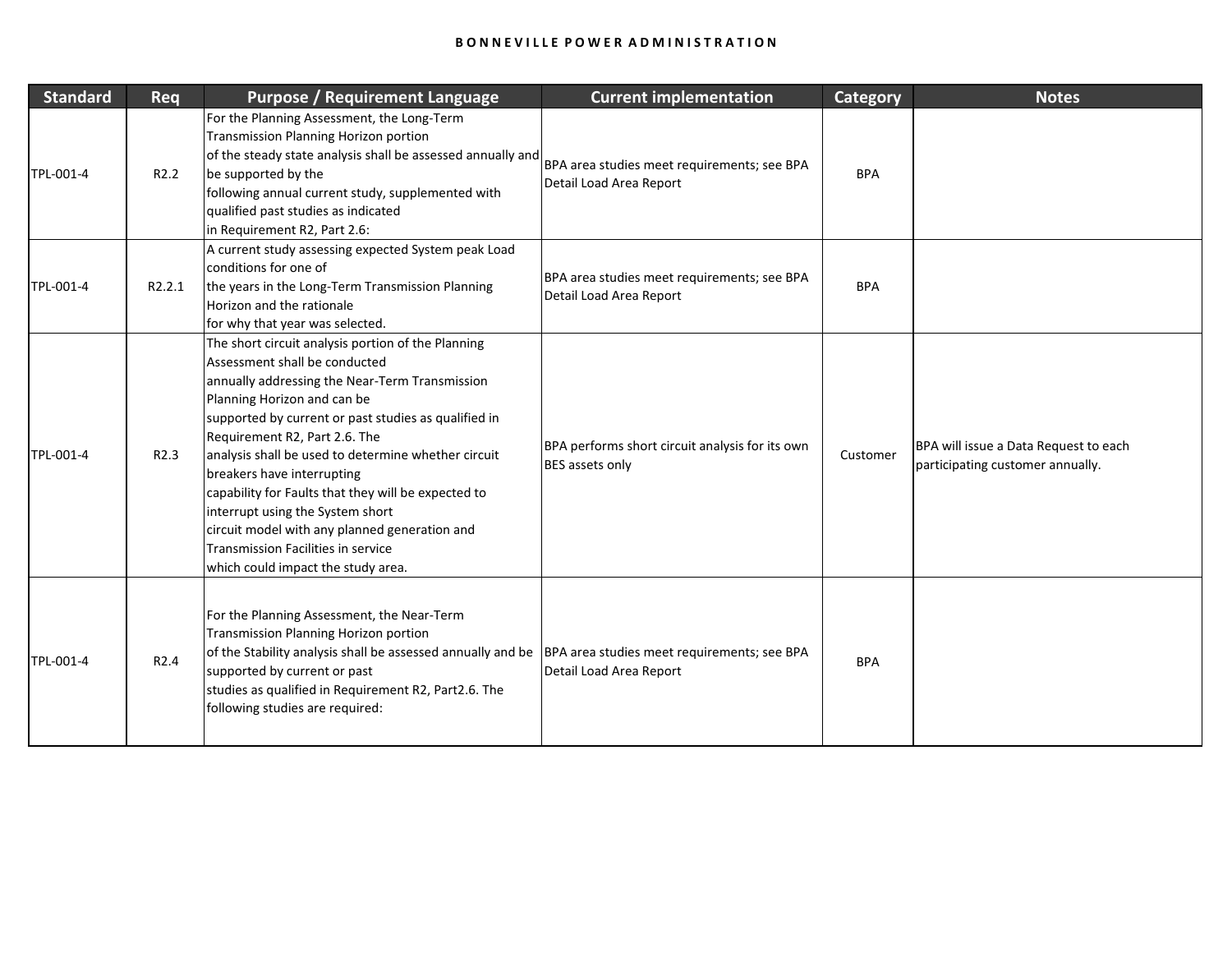| <b>Standard</b> | <b>Req</b>          | <b>Purpose / Requirement Language</b>                                                                                                                                                                                                                                                                                                                                                                                                                                                                                                                                                                                                                                                                                                                                                            | <b>Current implementation</b>                                          | <b>Category</b> | <b>Notes</b>                                                              |
|-----------------|---------------------|--------------------------------------------------------------------------------------------------------------------------------------------------------------------------------------------------------------------------------------------------------------------------------------------------------------------------------------------------------------------------------------------------------------------------------------------------------------------------------------------------------------------------------------------------------------------------------------------------------------------------------------------------------------------------------------------------------------------------------------------------------------------------------------------------|------------------------------------------------------------------------|-----------------|---------------------------------------------------------------------------|
| TPL-001-4       | R <sub>2</sub> .4.1 | System peak Load for one of the five years. System peak<br>Load levels shall<br>include a Load model which represents the expected<br>dynamic behavior of<br>Loads that could impact the study area, considering the<br>behavior of induction<br>motor Loads. An aggregate System Load model which<br>represents the overall<br>dynamic behavior of the Load is acceptable.                                                                                                                                                                                                                                                                                                                                                                                                                      | BPA area studies meet requirements; see BPA<br>Detail Load Area Report | <b>BPA</b>      |                                                                           |
| TPL-001-4       | R <sub>2</sub> .4.2 | System Off-Peak Load for one of the five years.                                                                                                                                                                                                                                                                                                                                                                                                                                                                                                                                                                                                                                                                                                                                                  | BPA area studies meet requirements; see BPA<br>Detail Load Area Report | <b>BPA</b>      |                                                                           |
| TPL-001-4       | R <sub>2</sub> .4.3 | For each of the studies described in Requirement R2,<br>Parts 2.4.1 and 2.4.2,<br>sensitivity case(s) shall be utilized to demonstrate the<br>impact of changes to<br>the basic assumptions used in the model. To accomplish<br>this, the sensitivity<br>analysis in the Planning Assessment must vary one or<br>more of the following<br>conditions by a sufficient amount to stress the System<br>within a range of<br>credible conditions that demonstrate a measurable<br>change in performance:<br>? Load level, Load forecast, or dynamic Load model<br>assumptions.<br>? Expected transfers.<br>Pexpected in service dates of new or modified<br><b>Transmission Facilities.</b><br>? Reactive resource capability.<br>Generation additions, retirements, or other dispatch<br>scenarios. | BPA area studies meet requirements; see BPA<br>Detail Load Area Report | Customer        | BPA will issue a Data Request to each<br>participating customer annually. |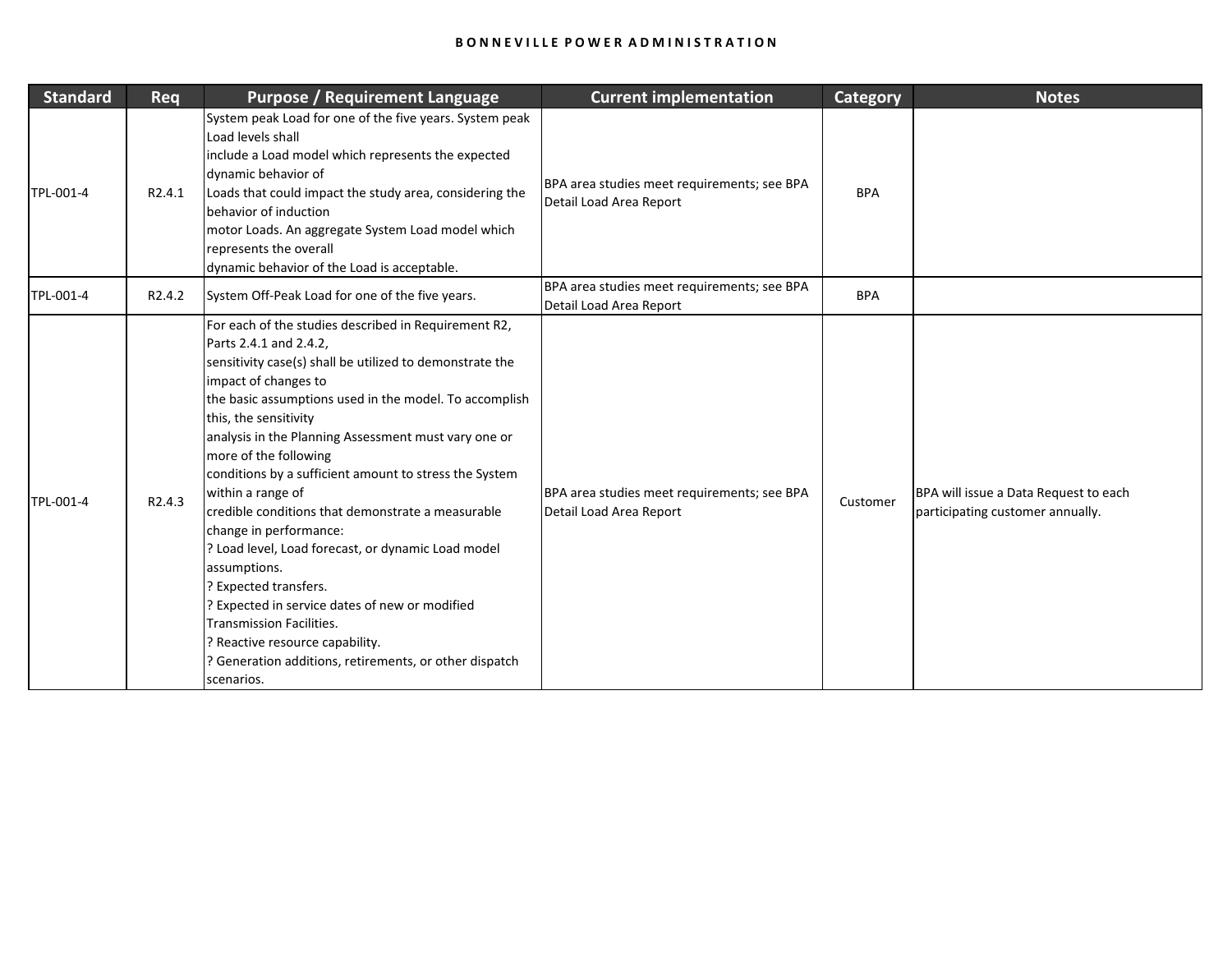| <b>Standard</b> | Req              | <b>Purpose / Requirement Language</b>                                                                                                                                                                                                                                                                                                                                                                                                                                                            | <b>Current implementation</b>                                                                               | <b>Category</b> | <b>Notes</b> |
|-----------------|------------------|--------------------------------------------------------------------------------------------------------------------------------------------------------------------------------------------------------------------------------------------------------------------------------------------------------------------------------------------------------------------------------------------------------------------------------------------------------------------------------------------------|-------------------------------------------------------------------------------------------------------------|-----------------|--------------|
| TPL-001-4       | R <sub>2.5</sub> | For the Planning Assessment, the Long-Term<br><b>Transmission Planning Horizon portion</b><br>of the Stability analysis shall be assessed to address the<br>impact of proposed material<br>generation additions or changes in that timeframe and be BPA area studies meet requirements; see BPA<br>supported by current or past<br>studies as qualified in Requirement R2, Part2.6 and shall<br>include documentation to<br>support the technical rationale for determining material<br>changes. | Detail Load Area Report                                                                                     | <b>BPA</b>      |              |
| TPL-001-4       | R <sub>2.6</sub> | Past studies may be used to support the Planning<br>Assessment if they meet the<br>following requirements:                                                                                                                                                                                                                                                                                                                                                                                       | BPA's determination on using past studies is<br>done with respect to its own short circuit<br>analysis only | <b>BPA</b>      |              |
| TPL-001-4       | R2.6.1           | For steady state, short circuit, or Stability analysis: the<br>study shall be five<br>calendar years old or less, unless a technical rationale can<br>be provided to<br>demonstrate that the results of an older study are still<br>valid.                                                                                                                                                                                                                                                       | BPA's determination on using past studies is<br>done with respect to its own short circuit<br>analysis only | <b>BPA</b>      |              |
| TPL-001-4       | R2.6.2           | For steady state, short circuit, or Stability analysis: no<br>material changes have<br>occurred to the System represented in the study.<br>Documentation to support<br>the technical rationale for determining material changes<br>shall be included.                                                                                                                                                                                                                                            | BPA's determination on using past studies is<br>done with respect to its own short circuit<br>analysis only | <b>BPA</b>      |              |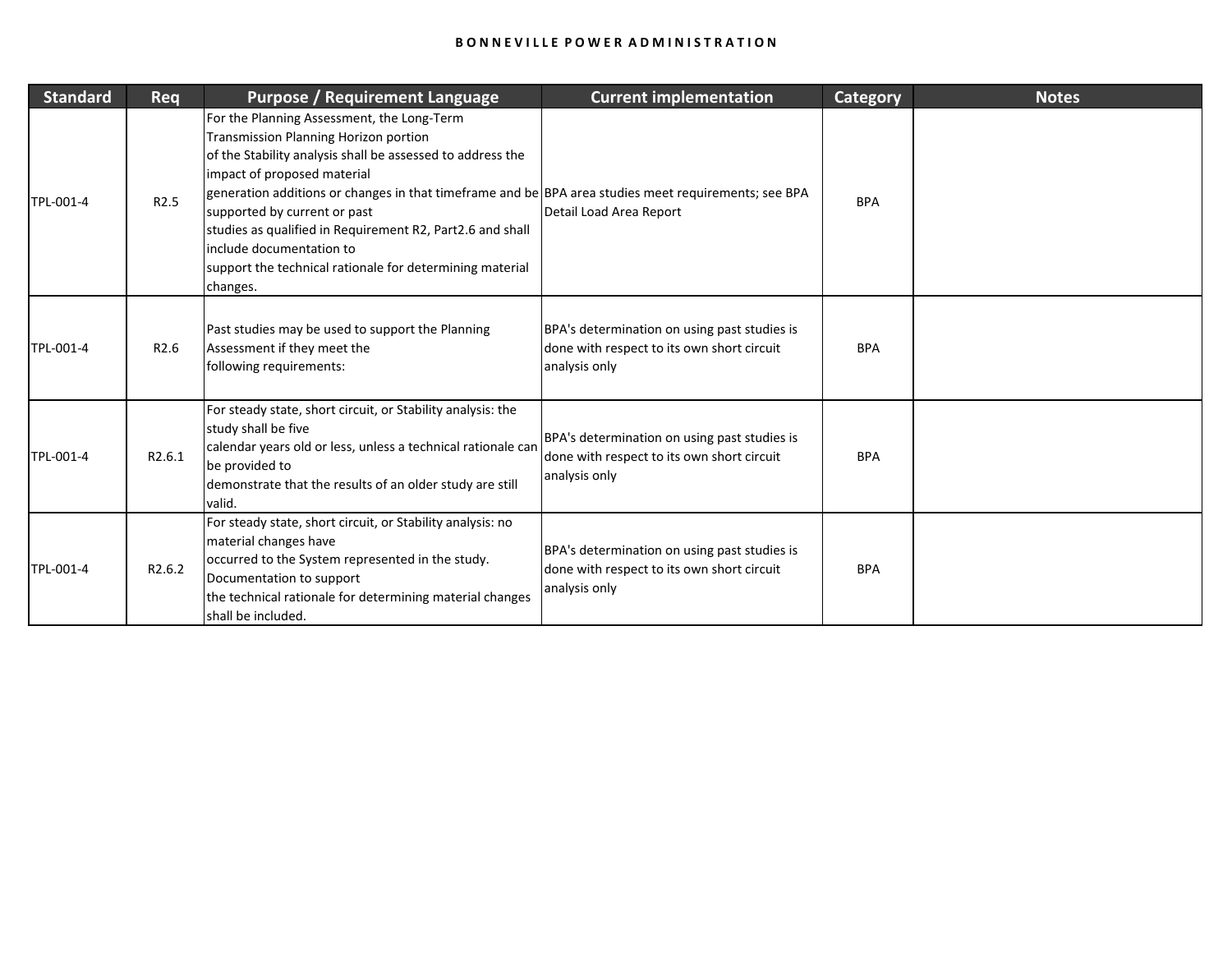| <b>Standard</b> | <b>Req</b>       | <b>Purpose / Requirement Language</b>                                                                                                                                                                                                                                                                                                                                                                                                                                                                                                                                                                                                                                                                                                            | <b>Current implementation</b>                                           | <b>Category</b> | <b>Notes</b>                                                                                                                                                                                                                                                      |
|-----------------|------------------|--------------------------------------------------------------------------------------------------------------------------------------------------------------------------------------------------------------------------------------------------------------------------------------------------------------------------------------------------------------------------------------------------------------------------------------------------------------------------------------------------------------------------------------------------------------------------------------------------------------------------------------------------------------------------------------------------------------------------------------------------|-------------------------------------------------------------------------|-----------------|-------------------------------------------------------------------------------------------------------------------------------------------------------------------------------------------------------------------------------------------------------------------|
| TPL-001-4       | R <sub>2.7</sub> | For planning events shown in Table 1, when the analysis<br>indicates an inability of the<br>System to meet the performance requirements in Table<br>1, the Planning Assessment<br>shall include Corrective Action Plan(s) addressing how the<br>performance requirements<br>will be met. Revisions to the Corrective Action Plan(s) are<br>allowed in subsequent<br>Planning Assessments but the planned System shall<br>continue to meet the performance<br>requirements in Table 1. Corrective Action Plan(s) do not<br>need to be developed solely<br>to meet the performance requirements for a single<br>sensitivity case analyzed in<br>accordance with Requirements R2, Parts 2.1.4 and 2.4.3.<br>The Corrective Action<br>Plan(s) shall: | BPA establishes corrective action plans for its<br>own BES assets only. | Customer        | Customer will receive "preliminary" study results<br>every January indicating whether a CAP is<br>necessary. If a CAP is necessary, a preliminary<br>CAP is due back from customer during the<br>annual TPL-001-4 data request due to BPA at the<br>end of April. |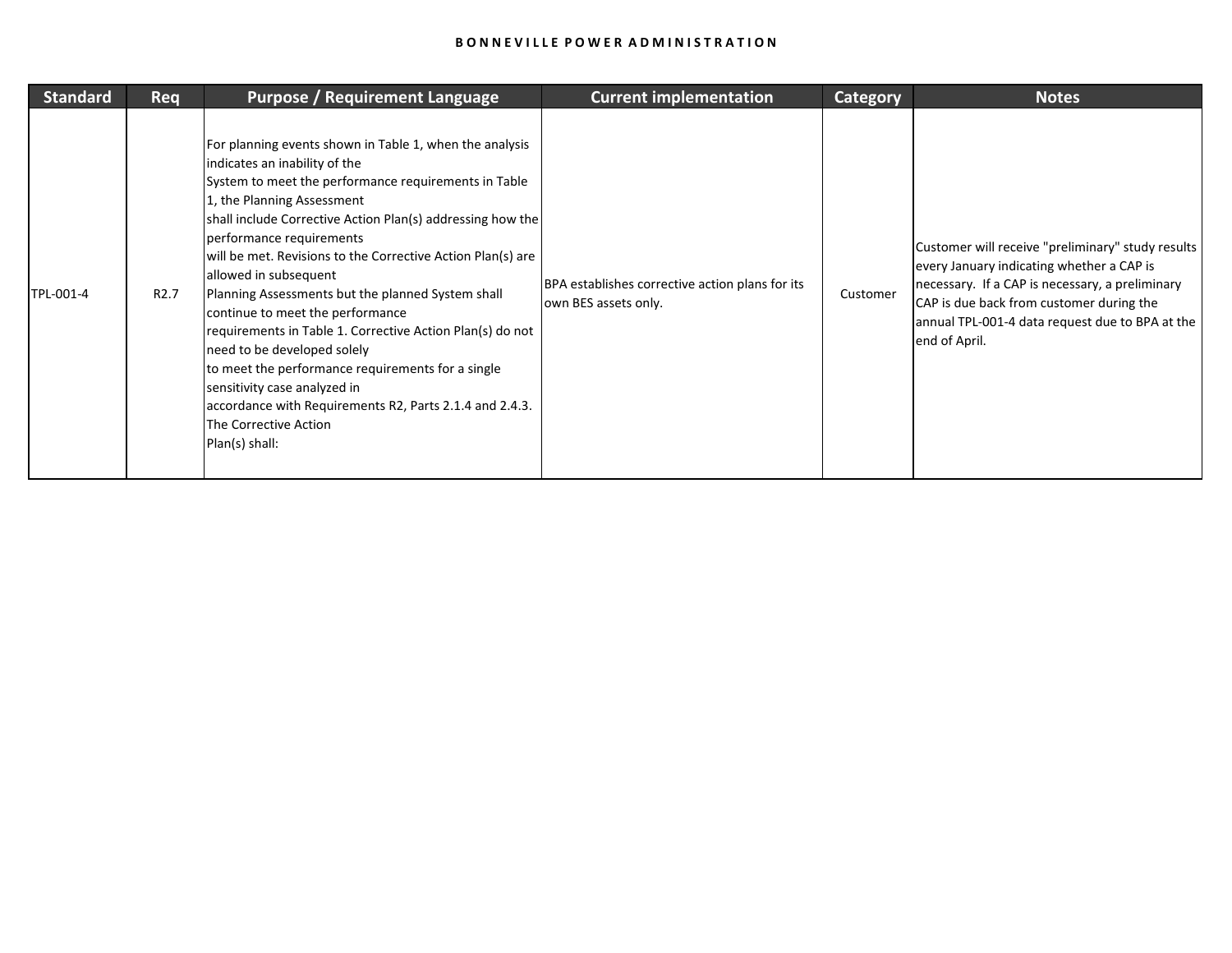| <b>Standard</b> | <b>Req</b>         | <b>Purpose / Requirement Language</b>                                                                                                                                                                                                                                                                                                                                                                                                                                                                                                                                                                                                                                                                                                                                                                                                                                                                                                                                                                   | <b>Current implementation</b>                                           | <b>Category</b> | <b>Notes</b>                                                                                                                                                                                                                                                      |
|-----------------|--------------------|---------------------------------------------------------------------------------------------------------------------------------------------------------------------------------------------------------------------------------------------------------------------------------------------------------------------------------------------------------------------------------------------------------------------------------------------------------------------------------------------------------------------------------------------------------------------------------------------------------------------------------------------------------------------------------------------------------------------------------------------------------------------------------------------------------------------------------------------------------------------------------------------------------------------------------------------------------------------------------------------------------|-------------------------------------------------------------------------|-----------------|-------------------------------------------------------------------------------------------------------------------------------------------------------------------------------------------------------------------------------------------------------------------|
| TPL-001-4       | R <sub>2.7.1</sub> | List System deficiencies and the associated actions<br>needed to achieve<br>required System performance. Examples of such actions<br>include:<br>- Installation, modification, retirement, or removal of<br><b>Transmission and</b><br>generation Facilities and any associated equipment.<br>- Installation, modification, or removal of Protection<br><b>Systems or Special</b><br><b>Protection Systems</b><br>- Installation or modification of automatic generation<br>tripping as a<br>response to a single or multiple Contingency to mitigate<br>Stability<br>performance violations.<br>- Installation or modification of manual and automatic<br>generation<br>runback/tripping as a response to a single or multiple<br>Contingency to<br>mitigate steady state performance violations.<br>- Use of Operating Procedures specifying how long they<br>will be needed<br>as part of the Corrective Action Plan.<br>- Use of rate applications, DSM, new technologies, or<br>other initiatives. | BPA establishes corrective action plans for its<br>own BES assets only. | Customer        | Customer will receive "preliminary" study results<br>every January indicating whether a CAP is<br>necessary. If a CAP is necessary, a preliminary<br>CAP is due back from customer during the<br>annual TPL-001-4 data request due to BPA at the<br>end of April. |
| TPL-001-4       | R <sub>2.7.2</sub> | Include actions to resolve performance deficiencies<br>identified in multiple<br>sensitivity studies or provide a rationale for why actions<br>were not necessary.                                                                                                                                                                                                                                                                                                                                                                                                                                                                                                                                                                                                                                                                                                                                                                                                                                      | BPA establishes corrective action plans for its<br>own BES assets only. | Customer        | Customer will receive "preliminary" study results<br>every January indicating whether a CAP is<br>necessary. If a CAP is necessary, a preliminary<br>CAP is due back from customer during the<br>annual TPL-001-4 data request due to BPA at the<br>end of April. |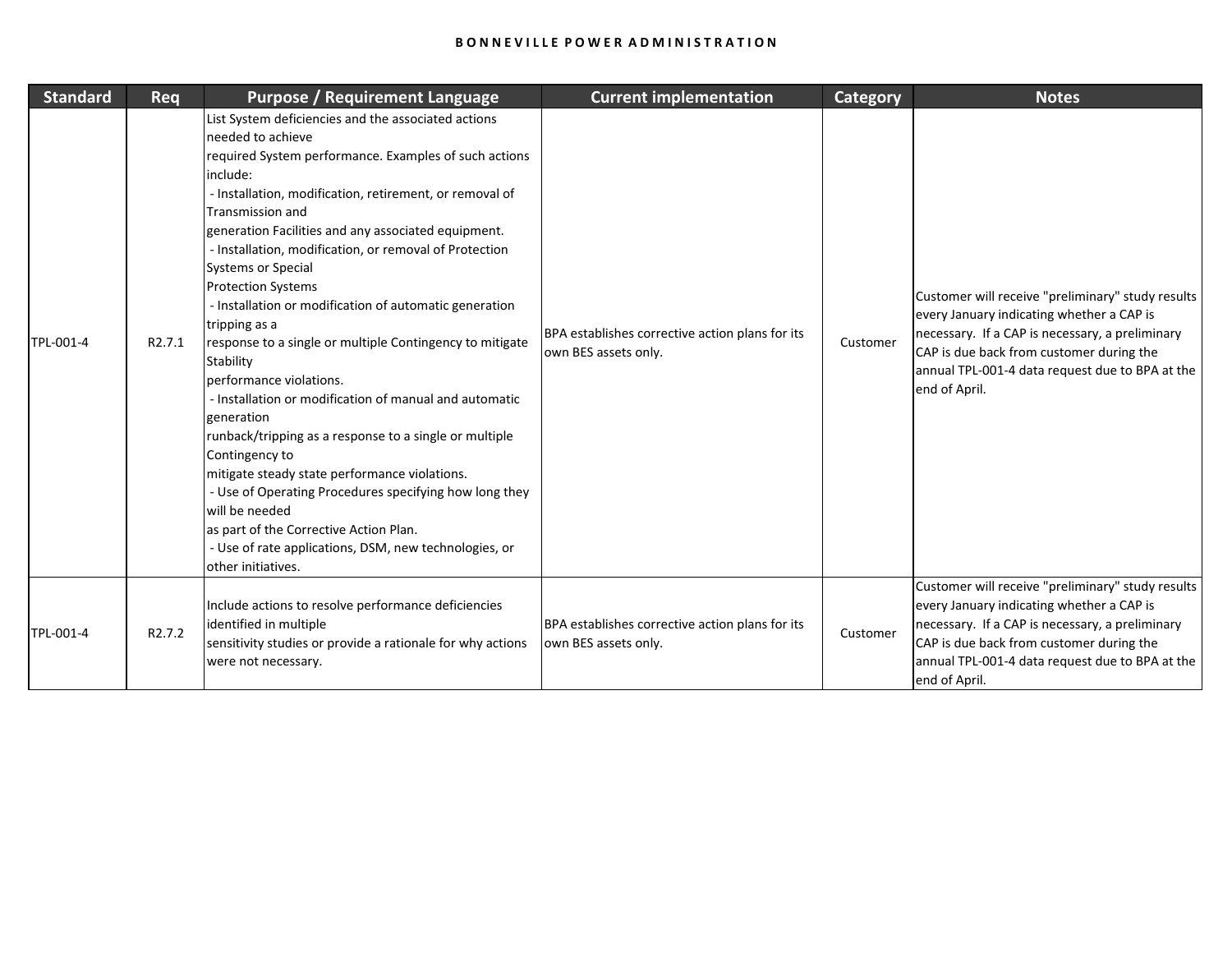| <b>Standard</b> | Req                 | <b>Purpose / Requirement Language</b>                                                                                                                                                                                                                                                                                                                                                                                                                                                                                                                                                                                                                                                                                                                                                                                                                 | <b>Current implementation</b>                                                                      | <b>Category</b> | <b>Notes</b>                                                                                                                                                                                                                                                      |
|-----------------|---------------------|-------------------------------------------------------------------------------------------------------------------------------------------------------------------------------------------------------------------------------------------------------------------------------------------------------------------------------------------------------------------------------------------------------------------------------------------------------------------------------------------------------------------------------------------------------------------------------------------------------------------------------------------------------------------------------------------------------------------------------------------------------------------------------------------------------------------------------------------------------|----------------------------------------------------------------------------------------------------|-----------------|-------------------------------------------------------------------------------------------------------------------------------------------------------------------------------------------------------------------------------------------------------------------|
| TPL-001-4       | R <sub>2.7.3</sub>  | If situations arise that are beyond the control of the<br><b>Transmission Planner or</b><br>Planning Coordinator that prevent the implementation of<br>a Corrective Action<br>Plan in the required timeframe, then the Transmission<br>Planner or Planning<br>Coordinator is permitted to utilize Non-Consequential<br>Load Loss and<br>curtailment of Firm Transmission Service to correct the<br>situation that would<br>normally not be permitted in Table 1, provided that the<br>Transmission Planner or Planning Coordinator documents<br>that they are taking actions to resolve the<br>situation. The Transmission Planner or Planning<br>Coordinator shall<br>document the situation causing the problem, alternatives<br>evaluated, and the<br>use of Non-Consequential Load Loss or curtailment of<br><b>Firm Transmission</b><br>Service. | BPA establishes corrective action plans for its<br>own BES assets only.                            | Customer        | Customer will receive "preliminary" study results<br>every January indicating whether a CAP is<br>necessary. If a CAP is necessary, a preliminary<br>CAP is due back from customer during the<br>annual TPL-001-4 data request due to BPA at the<br>end of April. |
| TPL-001-4       | R <sub>2</sub> .7.4 | Be reviewed in subsequent annual Planning Assessments<br>for continued<br>validity and implementation status of identified System<br><b>Facilities and</b><br><b>Operating Procedures.</b>                                                                                                                                                                                                                                                                                                                                                                                                                                                                                                                                                                                                                                                            | BPA establishes corrective action plans for its<br>own BES assets only.                            | Customer        | Customer will receive "preliminary" study results<br>every January indicating whether a CAP is<br>necessary. If a CAP is necessary, a preliminary<br>CAP is due back from customer during the<br>annual TPL-001-4 data request due to BPA at the<br>end of April. |
| TPL-001-4       | R <sub>2.8</sub>    | For short circuit analysis, if the short circuit current<br>interrupting duty on circuit<br>breakers determined in Requirement R2, Part 2.3<br>exceeds their Equipment Rating, the<br>Planning Assessment shall include a Corrective Action<br>Plan to address the Equipment<br>Rating violations. The Corrective Action Plan shall:                                                                                                                                                                                                                                                                                                                                                                                                                                                                                                                  | BPA establishes corrective action plans and<br>short circuit analysis for its own BES assets only. | Customer        | Customer will receive "preliminary" study results<br>every January indicating whether a CAP is<br>necessary. If a CAP is necessary, a preliminary<br>CAP is due back from customer during the<br>annual TPL-001-4 data request due to BPA at the<br>end of April. |
| TPL-001-4       | R2.8.1              | List System deficiencies and the associated actions<br>needed to achieve<br>required System performance.                                                                                                                                                                                                                                                                                                                                                                                                                                                                                                                                                                                                                                                                                                                                              | BPA establishes corrective action plans and<br>short circuit analysis for its own BES assets only. | Customer        | Customer will receive "preliminary" study results<br>every January indicating whether a CAP is<br>necessary. If a CAP is necessary, a preliminary<br>CAP is due back from customer during the<br>annual TPL-001-4 data request due to BPA at the<br>end of April. |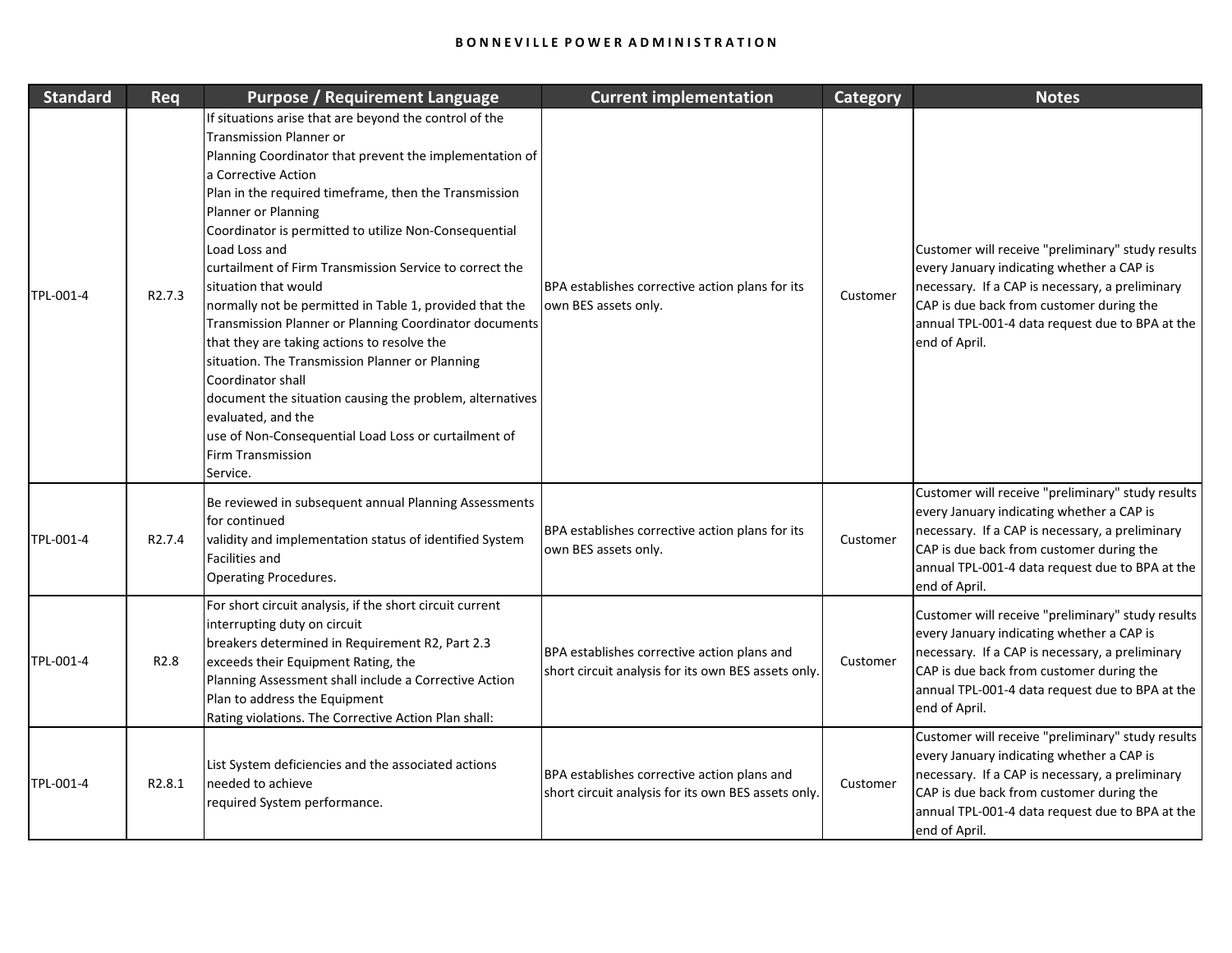| <b>Standard</b> | <b>Req</b>         | <b>Purpose / Requirement Language</b>                                                                                                                                                                                                                                                                                                                                                                                               | <b>Current implementation</b>                                                                      | <b>Category</b> | <b>Notes</b>                                                                                                                                                                                                                                                      |
|-----------------|--------------------|-------------------------------------------------------------------------------------------------------------------------------------------------------------------------------------------------------------------------------------------------------------------------------------------------------------------------------------------------------------------------------------------------------------------------------------|----------------------------------------------------------------------------------------------------|-----------------|-------------------------------------------------------------------------------------------------------------------------------------------------------------------------------------------------------------------------------------------------------------------|
| TPL-001-4       | R <sub>2.8.2</sub> | Be reviewed in subsequent annual Planning Assessments<br>for continued<br>validity and implementation status of identified System<br><b>Facilities and</b><br><b>Operating Procedures.</b>                                                                                                                                                                                                                                          | BPA establishes corrective action plans and<br>short circuit analysis for its own BES assets only. | Customer        | Customer will receive "preliminary" study results<br>every January indicating whether a CAP is<br>necessary. If a CAP is necessary, a preliminary<br>CAP is due back from customer during the<br>annual TPL-001-4 data request due to BPA at the<br>end of April. |
| TPL-001-4       | R3                 | For the steady state portion of the Planning Assessment,<br>each Transmission Planner and<br>Planning Coordinator shall perform studies for the Near-<br>Term and Long-Term Transmission<br>Planning Horizons in Requirement R2, Parts 2.1, and 2.2.<br>The studies shall be based on<br>computer simulation models using data provided in<br>Requirement R1. [Violation Risk Factor:<br>Medium] [Time Horizon: Long-term Planning] | BPA establishes contingency list annually, and<br>coordinates with TPs.                            | <b>BPA</b>      |                                                                                                                                                                                                                                                                   |
| TPL-001-4       | R3.1               | Studies shall be performed for planning events to<br>determine whether the BES meets<br>the performance requirements in Table 1 based on the<br>Contingency list created in<br>Requirement R3, Part 3.4.                                                                                                                                                                                                                            | BPA establishes contingency list annually, and<br>coordinates with TPs.                            | <b>BPA</b>      |                                                                                                                                                                                                                                                                   |
| TPL-001-4       | R3.2               | Studies shall be performed to assess the impact of the<br>extreme events which are<br>identified by the list created in Requirement R3, Part 3.5.                                                                                                                                                                                                                                                                                   | BPA establishes contingency list annually, and<br>coordinates with TPs.                            | <b>BPA</b>      |                                                                                                                                                                                                                                                                   |
| TPL-001-4       | R3.3               | Contingency analyses for Requirement R3, Parts 3.1 & 3.2 BPA establishes contingency list annually, and<br>shall:                                                                                                                                                                                                                                                                                                                   | coordinates with TPs.                                                                              | <b>BPA</b>      |                                                                                                                                                                                                                                                                   |
| TPL-001-4       | R3.3.1             | Simulate the removal of all elements that the Protection<br>System and other<br>automatic controls are expected to disconnect for each<br>Contingency without<br>operator intervention. The analyses shall include the<br>impact of subsequent:                                                                                                                                                                                     | BPA establishes contingency list annually, and<br>coordinates with TPs.                            | <b>BPA</b>      |                                                                                                                                                                                                                                                                   |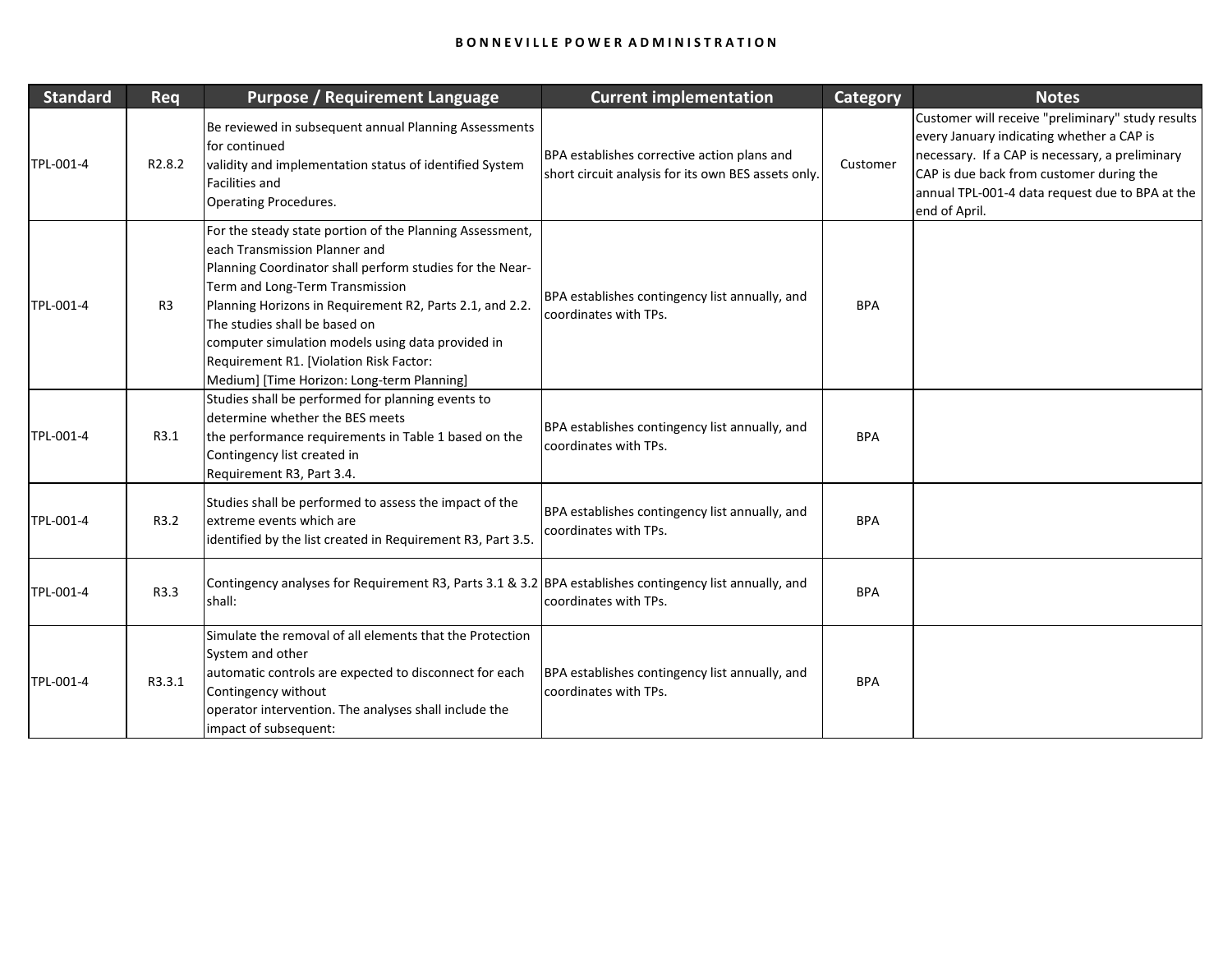| <b>Standard</b> | Req      | <b>Purpose / Requirement Language</b>                                                                                                                                                                                                                                                                                                                                                   | <b>Current implementation</b>                                           | <b>Category</b> | <b>Notes</b> |
|-----------------|----------|-----------------------------------------------------------------------------------------------------------------------------------------------------------------------------------------------------------------------------------------------------------------------------------------------------------------------------------------------------------------------------------------|-------------------------------------------------------------------------|-----------------|--------------|
| TPL-001-4       | R3.3.1.1 | Tripping of generators where simulations show generator<br>bus<br>voltages or high side of the generation step up (GSU)<br>voltages<br>are less than known or assumed minimum generator<br>steady state<br>or ride through voltage limitations. Include in the<br>assessment<br>any assumptions made.                                                                                   | BPA establishes contingency list annually, and<br>coordinates with TPs. | <b>BPA</b>      |              |
| TPL-001-4       | R3.3.1.2 | Tripping of Transmission elements where relay load<br>ability limits<br>are exceeded.                                                                                                                                                                                                                                                                                                   | BPA establishes contingency list annually, and<br>coordinates with TPs. | <b>BPA</b>      |              |
| TPL-001-4       | R3.3.2   | Simulate the expected automatic operation of existing<br>and planned devices<br>designed to provide steady state control of electrical<br>system quantities when<br>such devices impact the study area. These devices may<br>include equipment<br>such as phase-shifting transformers, load tap changing<br>transformers, and<br>switched capacitors and inductors.                     | BPA establishes contingency list annually, and<br>coordinates with TPs. | <b>BPA</b>      |              |
| TPL-001-4       | R3.4     | Those planning events in Table 1, that are expected to<br>produce more severe System<br>impacts on its portion of the BES, shall be identified and a<br>list of those Contingencies to be evaluated for System<br>performance in Requirement R3, Part 3.1 created. The<br>rationale for those Contingencies selected for evaluation<br>shall be available as<br>supporting information. | BPA establishes contingency list annually, and<br>coordinates with TPs. | <b>BPA</b>      |              |
| TPL-001-4       | R3.4.1   | The Planning Coordinator and Transmission Planner shall<br>coordinate with<br>adjacent Planning Coordinators and Transmission<br>Planners to ensure that<br>Contingencies on adjacent Systems which may impact<br>their Systems are<br>included in the Contingency list.                                                                                                                | BPA establishes contingency list annually, and<br>coordinates with TPs. | <b>BPA</b>      |              |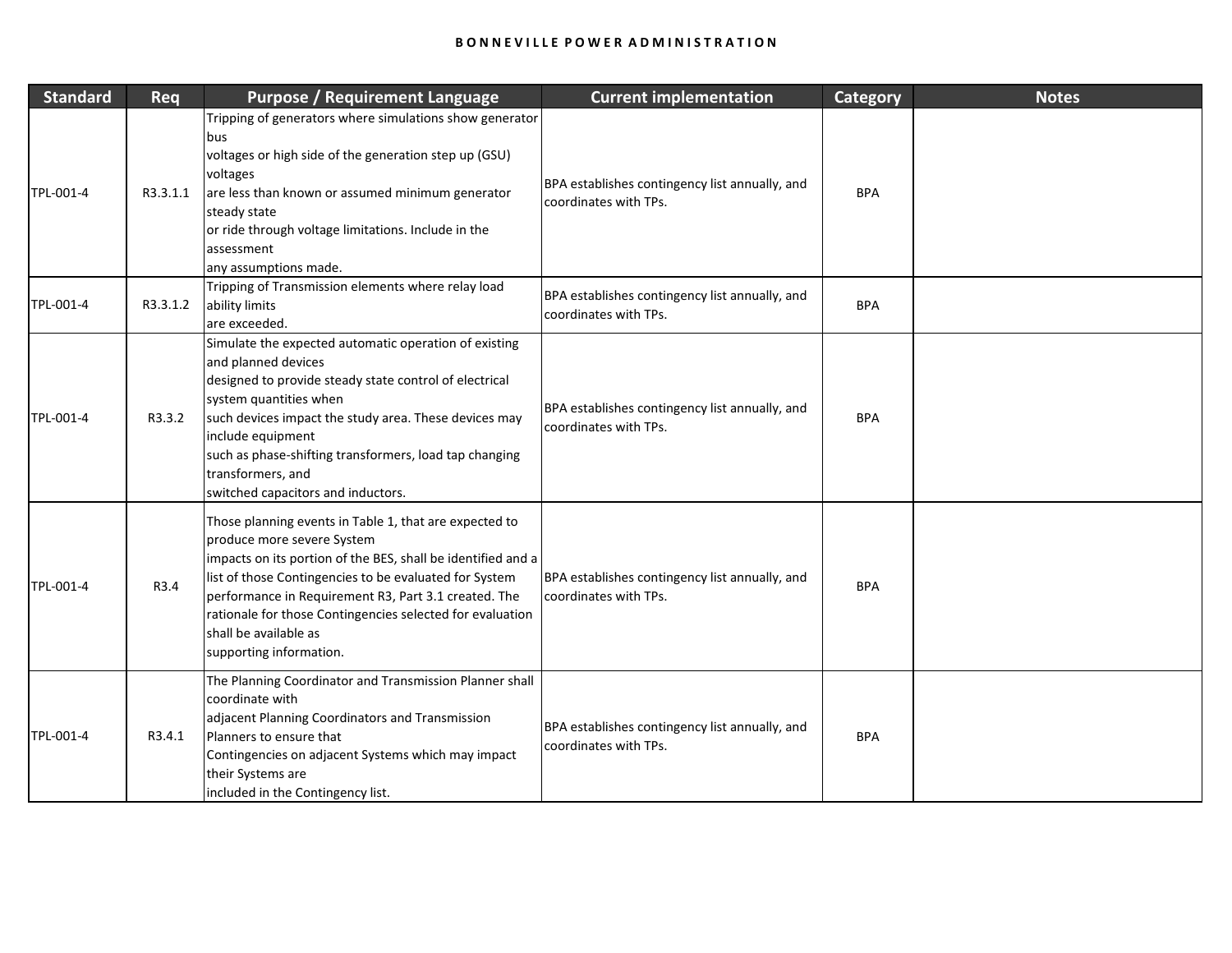| <b>Standard</b> | Req    | <b>Purpose / Requirement Language</b>                                                                                                                                                                                                                                                                                                                                                                                                                                                                                                                                                                                               | <b>Current implementation</b>                                           | <b>Category</b> | <b>Notes</b>                                                                           |
|-----------------|--------|-------------------------------------------------------------------------------------------------------------------------------------------------------------------------------------------------------------------------------------------------------------------------------------------------------------------------------------------------------------------------------------------------------------------------------------------------------------------------------------------------------------------------------------------------------------------------------------------------------------------------------------|-------------------------------------------------------------------------|-----------------|----------------------------------------------------------------------------------------|
| TPL-001-4       | R3.5   | Those extreme events in Table 1 that are expected to<br>produce more severe System impacts shall be identified<br>and a list created of those events to be evaluated in<br>Requirement R3, Part 3.2. The rationale for those<br>Contingencies selected for evaluation shall be available as BPA establishes contingency list annually, and<br>supporting information. If the analysis concludes there is<br>Cascading caused by the occurrence of extreme events,<br>an evaluation of possible actions designed to reduce the<br>likelihood or mitigate the consequences and adverse<br>impacts of the event(s) shall be conducted. | coordinates with TPs.                                                   | <b>BPA</b>      |                                                                                        |
| TPL-001-4       | R4     | For the Stability portion of the Planning Assessment, as<br>described in Requirement R2, Parts 2.4<br>and 2.5, each Transmission Planner and Planning<br>Coordinator shall perform the Contingency<br>analyses listed in Table 1. The studies shall be based on<br>computer simulation models using<br>data provided in Requirement R1. [Violation Risk Factor:<br>Medium] [Time Horizon: Long-term<br>Planning]                                                                                                                                                                                                                    | BPA establishes contingency list annually, and<br>coordinates with TPs. | Partial         | BPA Planning will work with Customers to<br>identify how this requirement will be met. |
| TPL-001-4       | R4.1   | Studies shall be performed for planning events to<br>determine whether the BES meets the performance<br>requirements in Table 1 based on the Contingency list<br>created in Requirement R4, Part 4.4.                                                                                                                                                                                                                                                                                                                                                                                                                               | BPA establishes contingency list annually, and<br>coordinates with TPs. | Partial         | Requires Customer input                                                                |
| TPL-001-4       | R4.1.1 | For planning event P1: No generating unit shall pull out of<br>synchronism. A generator being disconnected from the<br>System by fault clearing action or by a Special Protection<br>System is not considered pulling out of synchronism.                                                                                                                                                                                                                                                                                                                                                                                           | BPA establishes contingency list annually, and<br>coordinates with TPs. | Partial         | Requires Customer input                                                                |
| TPL-001-4       | R4.1.2 | For planning events P2 through P7: When a generator<br>pulls out of synchronism in the simulations, the resulting<br>apparent impedance swings shall not result in the<br>tripping of any Transmission system elements other than<br>the generating unit and its directly connected Facilities.                                                                                                                                                                                                                                                                                                                                     | BPA establishes contingency list annually, and<br>coordinates with TPs. | Partial         | Requires Customer input                                                                |
| TPL-001-4       | R4.1.3 | For planning events P1 through P7: Power oscillations<br>shall exhibit acceptable damping as established by the<br>Planning Coordinator and Transmission Planner.                                                                                                                                                                                                                                                                                                                                                                                                                                                                   | BPA establishes contingency list annually, and<br>coordinates with TPs. | Partial         | Requires Customer input                                                                |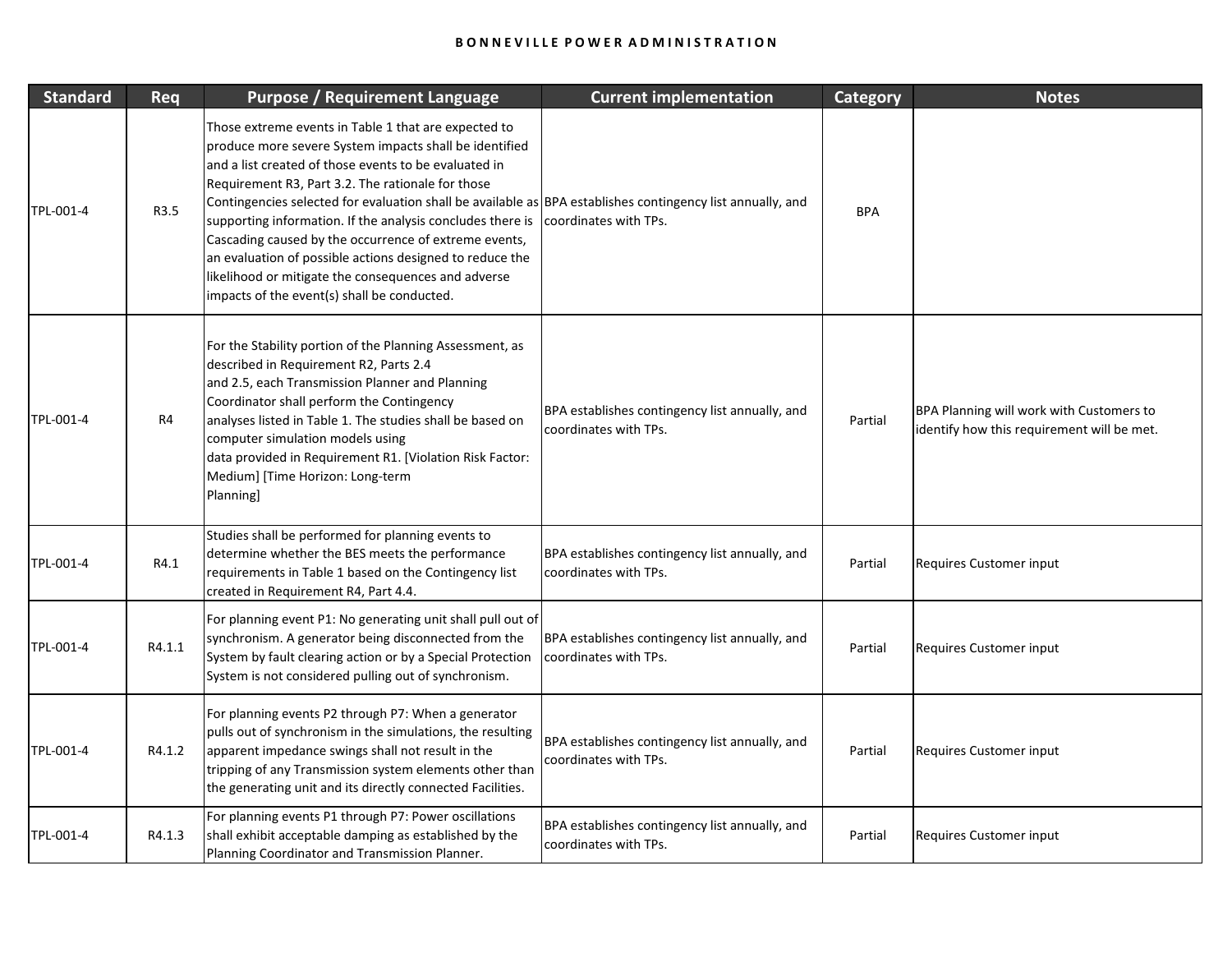| <b>Standard</b> | Req      | <b>Purpose / Requirement Language</b>                                                                                                                                                                                                                                                                                                                                                           | <b>Current implementation</b>                                           | <b>Category</b> | <b>Notes</b>                                                                      |
|-----------------|----------|-------------------------------------------------------------------------------------------------------------------------------------------------------------------------------------------------------------------------------------------------------------------------------------------------------------------------------------------------------------------------------------------------|-------------------------------------------------------------------------|-----------------|-----------------------------------------------------------------------------------|
| TPL-001-4       | R4.2     | Studies shall be performed to assess the impact of the<br>extreme events which are identified by the list created in<br>Requirement R4, Part 4.5.                                                                                                                                                                                                                                               | BPA establishes contingency list annually, and<br>coordinates with TPs. | Partial         | Requires Customer input                                                           |
| TPL-001-4       | R4.3     | Contingency analyses for Requirement R4, Parts 4.1 and<br>$4.2$ shall:                                                                                                                                                                                                                                                                                                                          | BPA establishes contingency list annually, and<br>coordinates with TPs. | Partial         | Requires Customer input                                                           |
| TPL-001-4       | R4.3.1   | Simulate the removal of all elements that the Protection<br>System and other automatic controls are expected to<br>disconnect for each Contingency without operator<br>intervention. The analyses shall include the impact of<br>subsequent:                                                                                                                                                    | BPA establishes contingency list annually, and<br>coordinates with TPs. | Partial         | Requires Customer input on their protection<br>systems                            |
| TPL-001-4       | R4.3.1.1 | Successful high speed (less than one second) reclosing<br>and unsuccessful high speed reclosing into a Fault where<br>high speed reclosing is utilized.                                                                                                                                                                                                                                         | BPA establishes contingency list annually, and<br>coordinates with TPs. | Partial         | Requires customer input on which of their<br>facilities has high speed reclosing  |
| TPL-001-4       | R4.3.1.2 | Tripping of generators where simulations show generator<br>bus voltages or high side of the GSU voltages are less<br>than known or assumed generator low voltage ride<br>through capability. Include<br>in the assessment any assumptions made.                                                                                                                                                 | BPA establishes contingency list annually, and<br>coordinates with TPs. | Partial         | Requires customer input on their generator low<br>voltage ride through capability |
| TPL-001-4       | R4.3.1.3 | Tripping of Transmission lines and transformers where<br>transient swings cause Protection System operation<br>based on generic or actual relay models.                                                                                                                                                                                                                                         | BPA establishes contingency list annually, and<br>coordinates with TPs. | Partial         | Requires Customer input on their protection<br>systems                            |
| TPL-001-4       | R4.3.2   | Simulate the expected automatic operation of existing<br>and planned devices designed to provide dynamic control<br>of electrical system quantities when such devices impact<br>the study area. These devices may include equipment<br>such as generation exciter control and power system<br>stabilizers, static var compensators, power flow<br>controllers, and DC Transmission controllers. | BPA establishes contingency list annually, and<br>coordinates with TPs. | Partial         | Requires customer input on applicable devices                                     |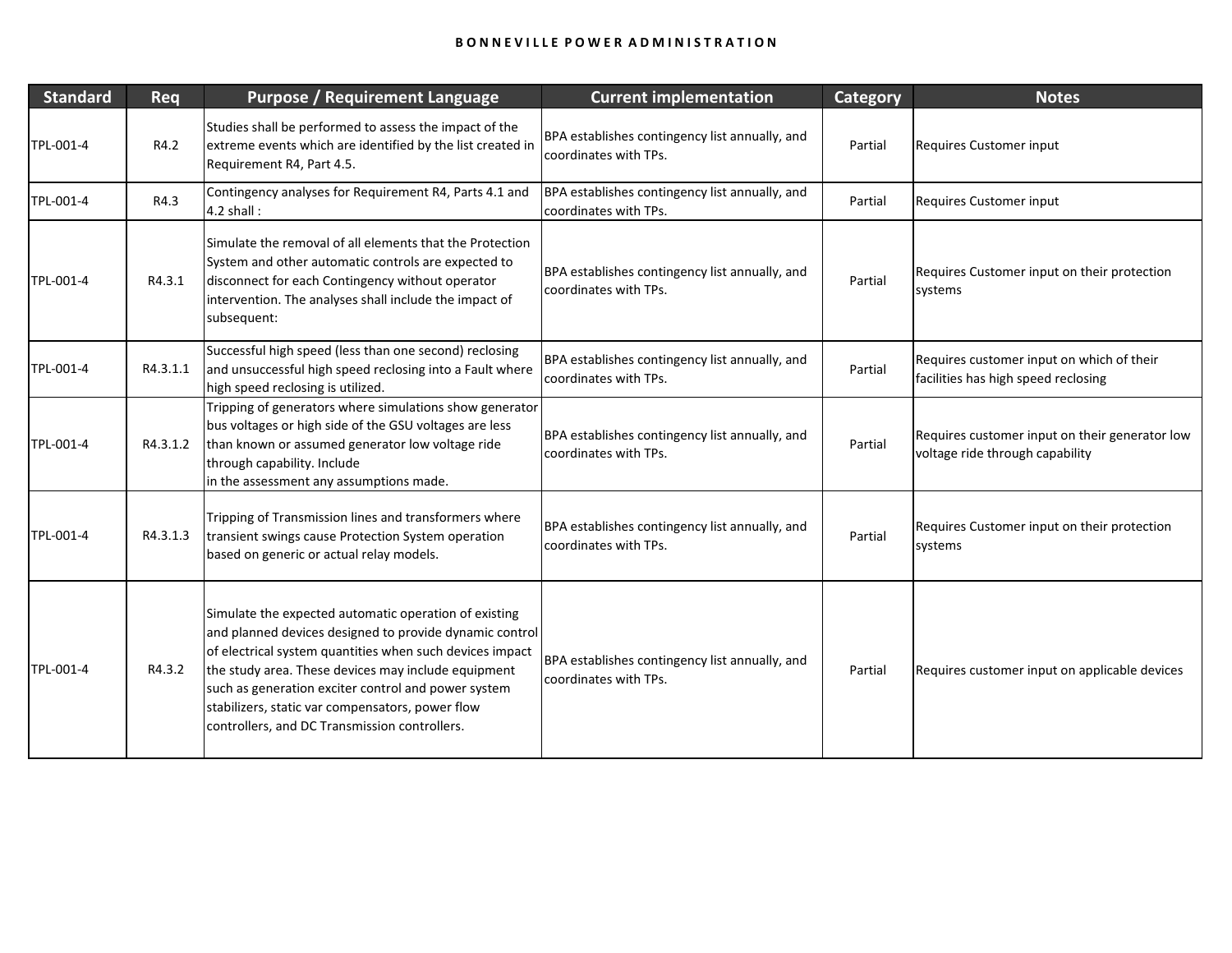| <b>Standard</b> | Req    | <b>Purpose / Requirement Language</b>                                                                                                                                                                                                                                                                                                                                                                                                                                                                                                                                                                            | <b>Current implementation</b>                                           | <b>Category</b> | <b>Notes</b>            |
|-----------------|--------|------------------------------------------------------------------------------------------------------------------------------------------------------------------------------------------------------------------------------------------------------------------------------------------------------------------------------------------------------------------------------------------------------------------------------------------------------------------------------------------------------------------------------------------------------------------------------------------------------------------|-------------------------------------------------------------------------|-----------------|-------------------------|
| TPL-001-4       | R4.4   | Those planning events in Table 1 that are expected to<br>produce more severe System impacts on its portion of<br>the BES, shall be identified, and a list created of those<br>Contingencies to be evaluated in Requirement R4, Part<br>4.1. The rationale for those Contingencies selected for<br>evaluation shall be available as supporting information.                                                                                                                                                                                                                                                       | BPA establishes contingency list annually, and<br>coordinates with TPs. | Partial         | Requires Customer input |
| TPL-001-4       | R4.4.1 | Each Planning Coordinator and Transmission Planner shall<br>coordinate with adjacent Planning Coordinators and<br>Transmission Planners to ensure that Contingencies on<br>adjacent Systems which may impact their Systems are<br>included in the Contingency list.                                                                                                                                                                                                                                                                                                                                              | BPA establishes contingency list annually, and<br>coordinates with TPs. | Partial         | Requires Customer input |
| TPL-001-4       | R4.5   | Those extreme events in Table 1 that are expected to<br>produce more severe System impacts shall be identified<br>land a list created of those events to be evaluated in<br>Requirement R4, Part 4.2. The rationale for those<br>Contingencies selected for evaluation shall be available as BPA establishes contingency list annually, and<br>supporting information. If the analysis concludes there is<br>Cascading caused by the occurrence of extreme events,<br>an evaluation of possible actions designed to reduce the<br>likelihood or mitigate the consequences of the event(s)<br>shall be conducted. | coordinates with TPs.                                                   | Partial         | Requires Customer input |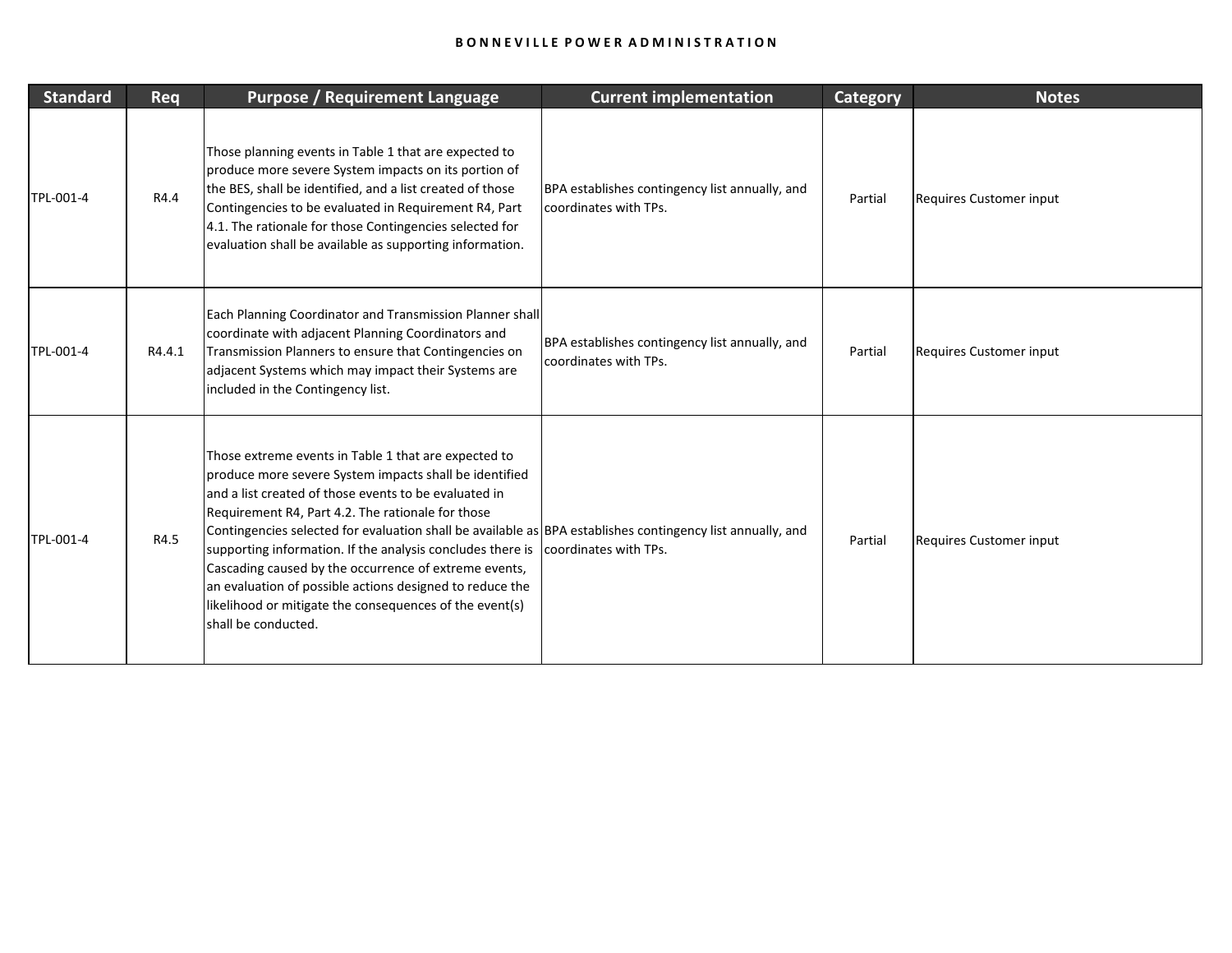| <b>Standard</b> | Req            | <b>Purpose / Requirement Language</b>                                                                                                                                                                                                                                                                                                                                                                                                                                                          | <b>Current implementation</b>                              | <b>Category</b> | <b>Notes</b> |
|-----------------|----------------|------------------------------------------------------------------------------------------------------------------------------------------------------------------------------------------------------------------------------------------------------------------------------------------------------------------------------------------------------------------------------------------------------------------------------------------------------------------------------------------------|------------------------------------------------------------|-----------------|--------------|
| TPL-001-4       | R <sub>5</sub> | Each Transmission Planner and Planning Coordinator shall<br>have criteria for acceptable System<br>steady state voltage limits, post-Contingency voltage<br>deviations, and the transient voltage<br>response for its System. For transient voltage response,<br>the criteria shall at a minimum, specify<br>a low voltage level and a maximum length of time that<br>transient voltages may remain below<br>that level. [Violation Risk Factor: Medium] [Time Horizon:<br>Long-term Planning] | BPA establishes criteria, which TPs may<br>leverage.       | <b>BPA</b>      |              |
| TPL-001-4       | <b>R6</b>      | Each Transmission Planner and Planning Coordinator shall<br>define and document, within their<br>Planning Assessment, the criteria or methodology used in<br>the analysis to identify System<br>instability for conditions such as Cascading, voltage<br>instability, or uncontrolled islanding.<br>[Violation Risk Factor: Medium] [Time Horizon: Long-term]<br><b>Planning</b>                                                                                                               | BPA establishes criteria, which TPs may<br>leverage.       | <b>BPA</b>      |              |
| TPL-001-4       | R7             | Each Planning Coordinator, in conjunction with each of its<br>Transmission Planners, shall<br>determine and identify each entity's individual and joint<br>responsibilities for performing the<br>required studies for the Planning Assessment. [Violation<br>Risk Factor: Low] [Time Horizon:<br>Long-term Planning]                                                                                                                                                                          | BPA initiates coordination between PC and TP<br>via email. | <b>BPA</b>      |              |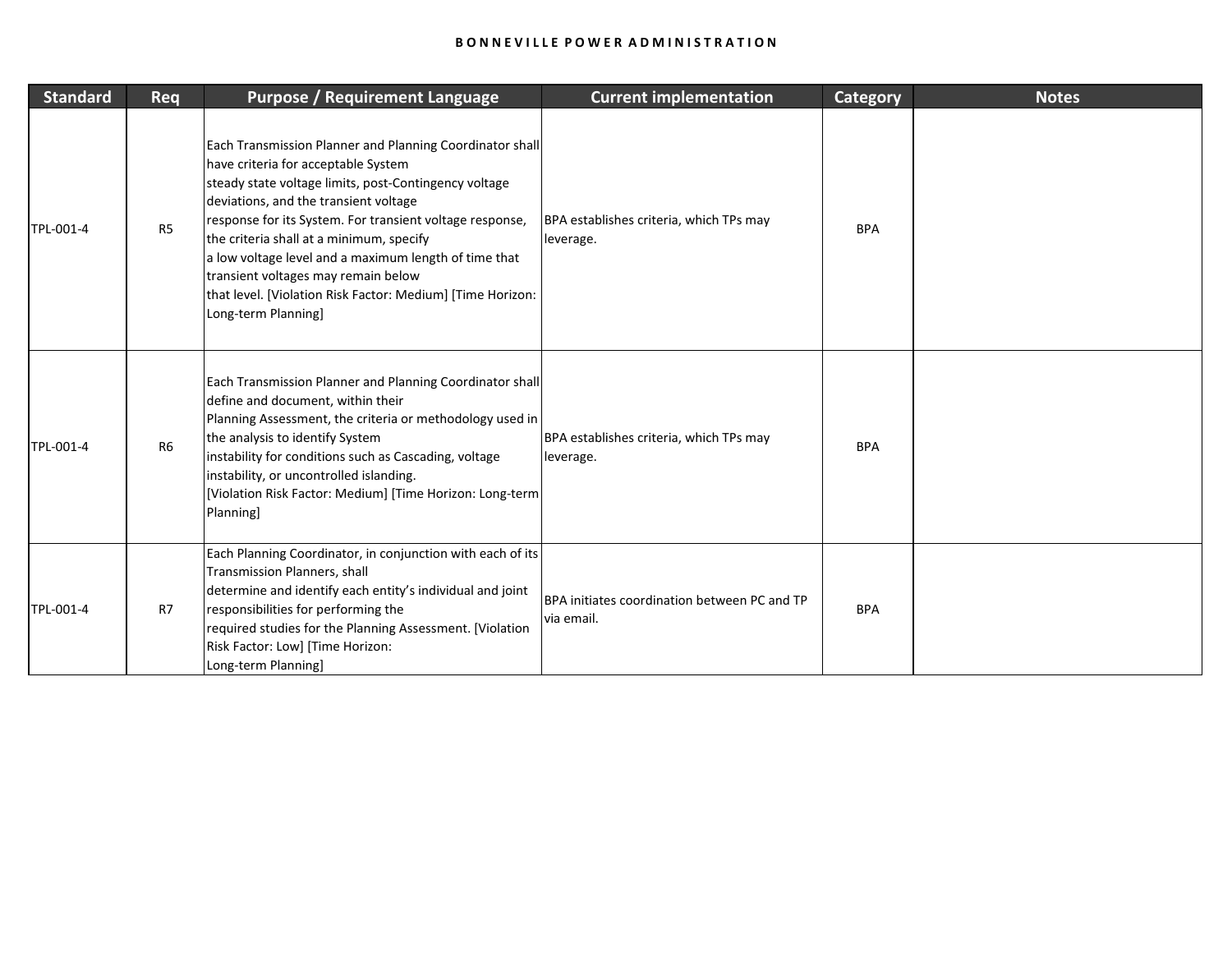| <b>Standard</b> | Req  | <b>Purpose / Requirement Language</b>                                                                                                                                                                                                                                                                                                                                                                                                                                                                                               | <b>Current implementation</b>                                                   | <b>Category</b> | <b>Notes</b>                                                                                                                                                                                                                                                                         |
|-----------------|------|-------------------------------------------------------------------------------------------------------------------------------------------------------------------------------------------------------------------------------------------------------------------------------------------------------------------------------------------------------------------------------------------------------------------------------------------------------------------------------------------------------------------------------------|---------------------------------------------------------------------------------|-----------------|--------------------------------------------------------------------------------------------------------------------------------------------------------------------------------------------------------------------------------------------------------------------------------------|
| TPL-001-4       | R8   | Each Planning Coordinator and Transmission Planner shall<br>distribute its Planning Assessment<br>results to adjacent Planning Coordinators and adjacent<br>Transmission Planners within 90<br>calendar days of completing its Planning Assessment, and BPA makes its own studies and assessment<br>to any functional entity that has a<br>reliability related need and submits a written request for<br>the information within 30 days of such<br>a request. [Violation Risk Factor: Medium] [Time Horizon:<br>Long-term Planning] | available annually upon completion.                                             | <b>BPA</b>      | BPA Planning will work with Customers to<br>identify how this requirement will be met.                                                                                                                                                                                               |
| TPL-001-4       | R8.1 | If a recipient of the Planning Assessment results provides<br>documented comments on the results, the respective<br>Planning Coordinator or Transmission Planner shall<br>provide a documented response to that recipient within<br>90 calendar days of receipt of those comments.                                                                                                                                                                                                                                                  | BPA makes its own studies and assessment<br>available annually upon completion. | <b>BPA</b>      | BPA Planning will work with Customers to<br>identify how this requirement will be met.                                                                                                                                                                                               |
| TPL-007-3       | R1   | Each Planning Coordinator, in conjunction with its<br>Transmission Planner(s), shall identify the individual and<br>joint responsibilities of the Planning Coordinator and<br>Transmission Planner(s) in the Planning Coordinator's<br>planning area for maintaining models and performing the via email.<br>study or studies needed to complete GMD Vulnerability<br>Assessment(s). [Violation Risk Factor: Lower] [Time<br>Horizon: Long-term Planning]                                                                           | BPA initiates coordination between PC and TP                                    | <b>BPA</b>      | BPA approaches R1 as the "lead entity" for our<br>PC footprint and will therefore be responsible for<br>compliance with this requirement. BPA will<br>coordinate with TPs in our PC footprint and this<br>coordination should be sufficient for compliance<br>with this requirement. |